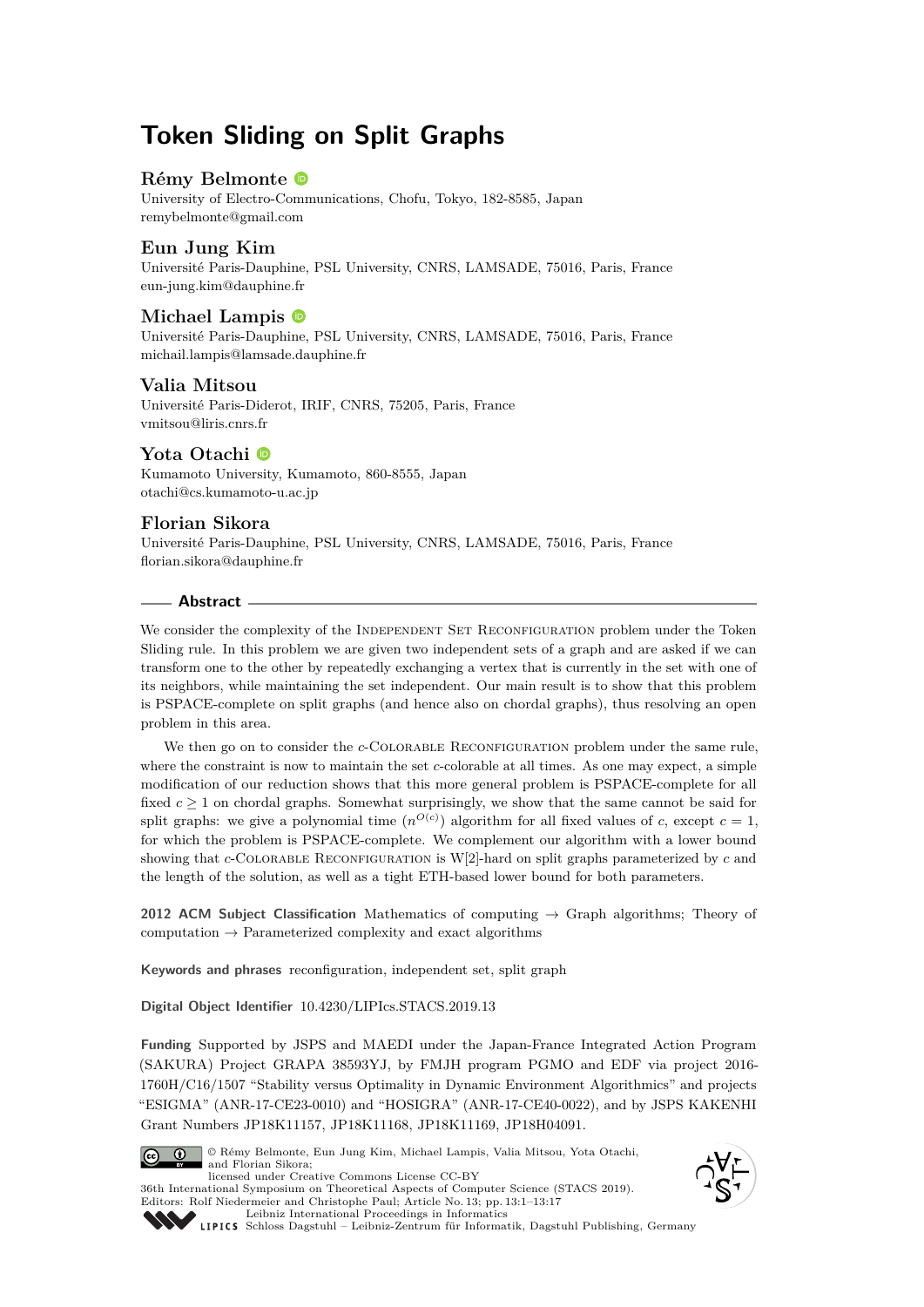#### **13:2 Token Sliding on Split Graphs**

# **1 Introduction**

A reconfiguration problem is a problem of the following type: we are given an instance of a decision problem, two feasible solutions *S, T*, and a local modification rule. The question is whether *S* can be transformed to *T* by repeated applications of the modification rule in a way that maintains the solution feasible at all times. Due to their numerous applications, reconfiguration problems have attracted much interest in the literature, and reconfiguration versions of standard problems (such as Satisfiability, Dominating Set, and Independent SET) have been widely studied (see the surveys [\[10,](#page-15-0) [19\]](#page-16-1) and the references therein).

Among reconfiguration problems on graphs, INDEPENDENT SET RECONFIGURATION is certainly the most well-studied. The complexity of this problem depends heavily on the rule specifying the allowed reconfiguration moves. The main reconfiguration rules that have been studied for Independent Set Reconfiguration are Token Addition & Removal (TAR) [\[16,](#page-16-2) [18\]](#page-16-3), Token Jumping (TJ) [\[2,](#page-15-1) [3,](#page-15-2) [12,](#page-15-3) [13,](#page-15-4) [14\]](#page-15-5), and Token Sliding (TS) [\[1,](#page-15-6) [5,](#page-15-7) [6,](#page-15-8) [8,](#page-15-9) [11,](#page-15-10) [17\]](#page-16-4). In all rules, we are required to keep the current set independent at all times. TAR allows us to add or remove any vertex in the current set, as long as the set's size is always higher than a predetermined threshold. TJ allows to exchange any vertex in the set with any vertex outside it (thus keeping the size of the set constant at all times). Finally, under TS, we are allowed to exchange a vertex in the current independent set with one of its neighbors, that is, we are allowed to perform a TJ move only if the two involved vertices are adjacent.

The INDEPENDENT SET RECONFIGURATION problem has been intensively studied under all three rules. Because the problem is PSPACE-complete in general for all three rules [\[16\]](#page-16-2), this has motivated the study of its complexity in restricted classes of graphs, with an emphasis on graphs where INDEPENDENT SET is polynomial-time solvable, such as chordal graphs and bipartite graphs. By now, many results of this type have been discovered (see Table [1](#page-2-0) for a summary).

Our first, and main, focus of this paper is to concentrate on a case of this problem which has so far remained elusive, namely, the complexity of INDEPENDENT SET RECONFIGURATION on chordal graphs under the TS rule. This case is of particular interest because it is one of the few cases where the problem is known to be tractable under both TAR and TJ. Indeed, Kamiński, Medvedev, and Milanič [\[16\]](#page-16-2) showed that under these two rules INDEPENDENT SET RECONFIGURATION is polynomial-time solvable on even-hole-free graphs, a class that contains chordal graphs. In the same paper they explicitly asked as an open question if the same problem is tractable on even-hole-free graphs under TS ([\[16,](#page-16-2) Question 2]).

This question was then taken up by Bonamy and Bousquet [\[1\]](#page-15-6) who made some progress by showing that INDEPENDENT SET RECONFIGURATION under TS is polynomial-time solvable on *interval graphs*, an important subclass of chordal graphs. They also gave some first evidence that it may be hard to obtain a similarly positive result for chordal graphs by showing that a related problem, the problem of determining if *all* independent sets of the same size can be transformed to each other under TS, is coNP-hard on split graphs, another subclass of chordal graphs. Note, however, that this is a problem that is clearly distinct from the more common reconfiguration problem (which asks if two *specific* sets are reachable from each other), and that the coNP-hardness is not tight, since the best known upper bound for this problem is also PSPACE.

The complexity of INDEPENDENT SET RECONFIGURATION under TS on split and chordal graphs has thus remained as an open problem. Our first, and main, contribution in this paper is to settle this problem by showing that the problem is PSPACE-complete already on split graphs (Theorem [9\)](#page-9-0), and therefore also on chordal and even-hole-free graphs.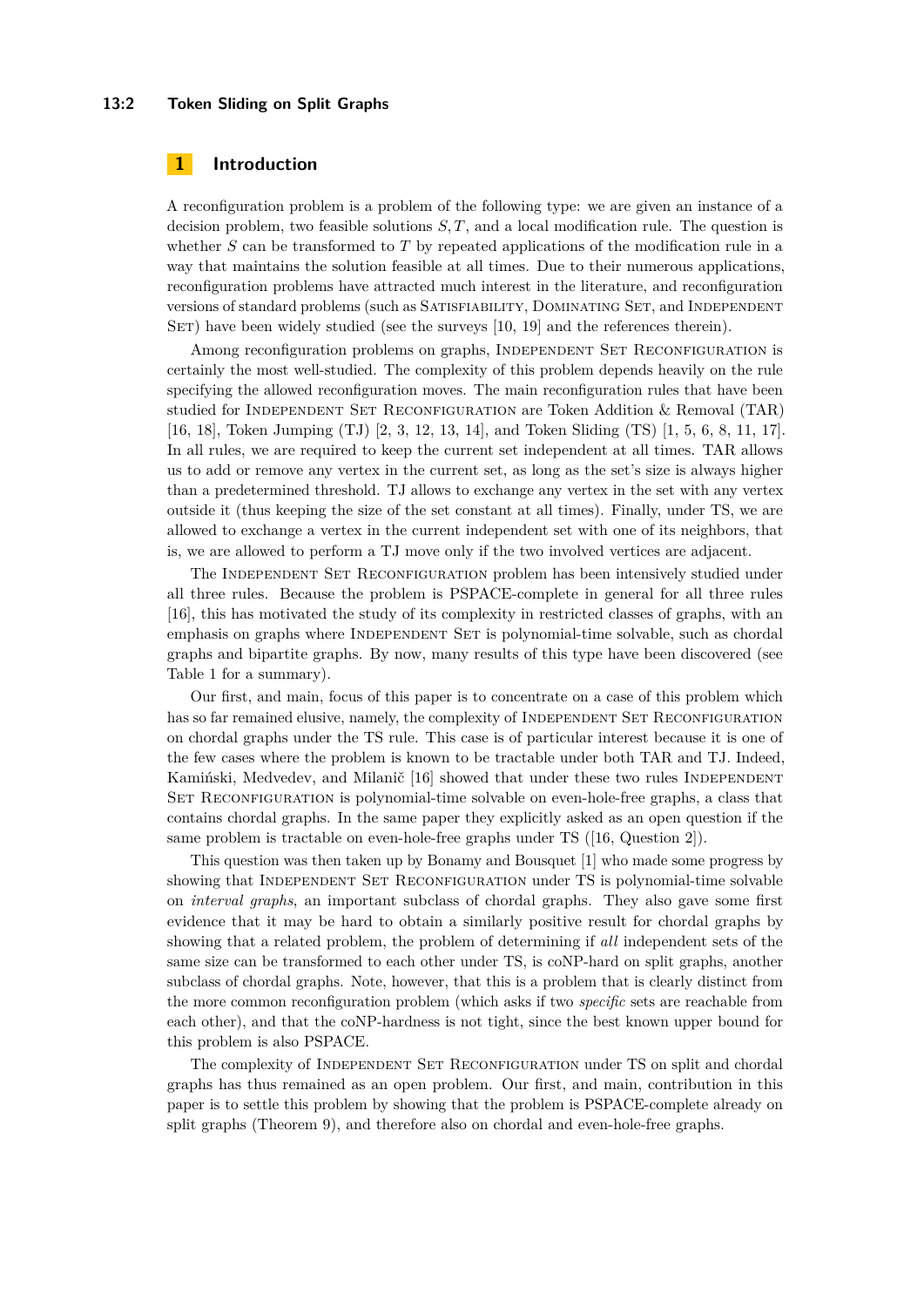|                | INDEPENDENT SET RECONFIGURATION |                     |
|----------------|---------------------------------|---------------------|
|                | TS                              | TJ/TAR              |
| perfect        | PSPACE-complete [16]            |                     |
| even-hole-free | PSPACE-complete (Theorem 9)     | P[16]               |
| chordal        | PSPACE-complete (Theorem 9)     | P (even-hole-free)  |
| split          | PSPACE-complete (Theorem 9)     | P (even-hole-free)  |
| interval       | P [1]                           | P (even-hole-free)  |
| bipartite      | PSPACE-complete [17]            | $NP$ -complete [17] |

<span id="page-2-0"></span>**Table 1** Complexity of INDEPENDENT SET RECONFIGURATION on some graph classes.

*c***-Colorable Reconfiguration.** A natural generalization of INDEPENDENT SET RECONFIG-uration was recently introduced in [\[15\]](#page-16-5): in *c*-COLORABLE RECONFIGURATION we are given a graph  $G = (V, E)$  and two sets  $S, T \subseteq V$ , both of which induce a *c*-colorable graph. The question is whether *S* can be transformed to *T* (under any of the previously mentioned rules) in a way that maintains a *c*-colorable graph at all times. Clearly,  $c = 1$  is the case of Independent Set Reconfiguration. It was shown in [\[15\]](#page-16-5) that this problem is already PSPACE-complete on split graphs under all three rules, when *c* is part of the input. It was thus posed as an open question what is the complexity of the same problem when *c* is fixed. Some first results in this direction were given in the form of an  $n^{O(c)}$  (XP) algorithm that works for split graphs under the TAR and TJ rules (but not TS). Motivated by this work, the second area of focus of this paper is to investigate how the hardness of 1-Colorable Reconfiguration for split graphs established in Theorem [9](#page-9-0) extends to larger, but fixed *c*.

Our first contribution in this direction is to show that, for chordal graphs, *c*-COLORABLE RECONFIGURATION under TS is PSPACE-complete for any fixed  $c \geq 1$ . This is, of course, not surprising, as the problem is PSPACE-complete for  $c = 1$ ; indeed, the reduction we present in Theorem [10](#page-10-0) is a tweak of the construction of Theorem [9](#page-9-0) that increases *c*.

What is perhaps more surprising is that we show (under standard assumptions) that, even though Theorem [9](#page-9-0) establishes hardness for  $c = 1$  on split graphs, a similar tweak cannot establish hardness for higher *c* on the same class for TS. Indeed, we provide an algorithm which solves TS *c*-COLORABLE RECONFIGURATION in split graphs in time  $n^{O(c)}$  for any *c except*  $c = 1$ . Thus, INDEPENDENT SET RECONFIGURATION turns out to be the *only* hard case of *c*-COLORABLE RECONFIGURATION for split graphs under TS. Since the  $n^{O(c)}$ algorithm of [\[15\]](#page-16-5) for TAR/TJ reconfiguration of split graphs works for all fixed *c*, it thus seems that this anomalous behavior is peculiar to the Token Sliding rule.

Finally, we address the natural question of whether one can improve this  $n^{O(c)}$  algorithm, by showing that the problem is W[2]-hard parameterized by *c* and the length of the solution  $\ell$ for all three rules. This is in a sense doubly tight, since in addition to our algorithm and the algorithm of [\[15\]](#page-16-5) which run in  $n^{O(c)}$ , it also matches the trivial  $n^{O(\ell)}$  algorithm which tries out all solutions of length  $\ell$ . More strongly, under the ETH our reduction implies that the problem cannot be solved in  $n^{o(c+\ell)}$  meaning that these algorithms are in a sense "optimal".

#### **2 Definitions**

We use standard graph-theoretic terminology. For a graph  $G = (V, E)$  and a set  $S \subseteq V$ we use  $G[S]$  to denote the graph induced by  $S$ . A graph is chordal if it does not contain a *k*-vertex cycle  $C_k$  as an induced subgraph for any  $k > 3$ . A graph is split if its vertex set can be partitioned into two sets *K, I* such that *K* induces a clique and *I* induces an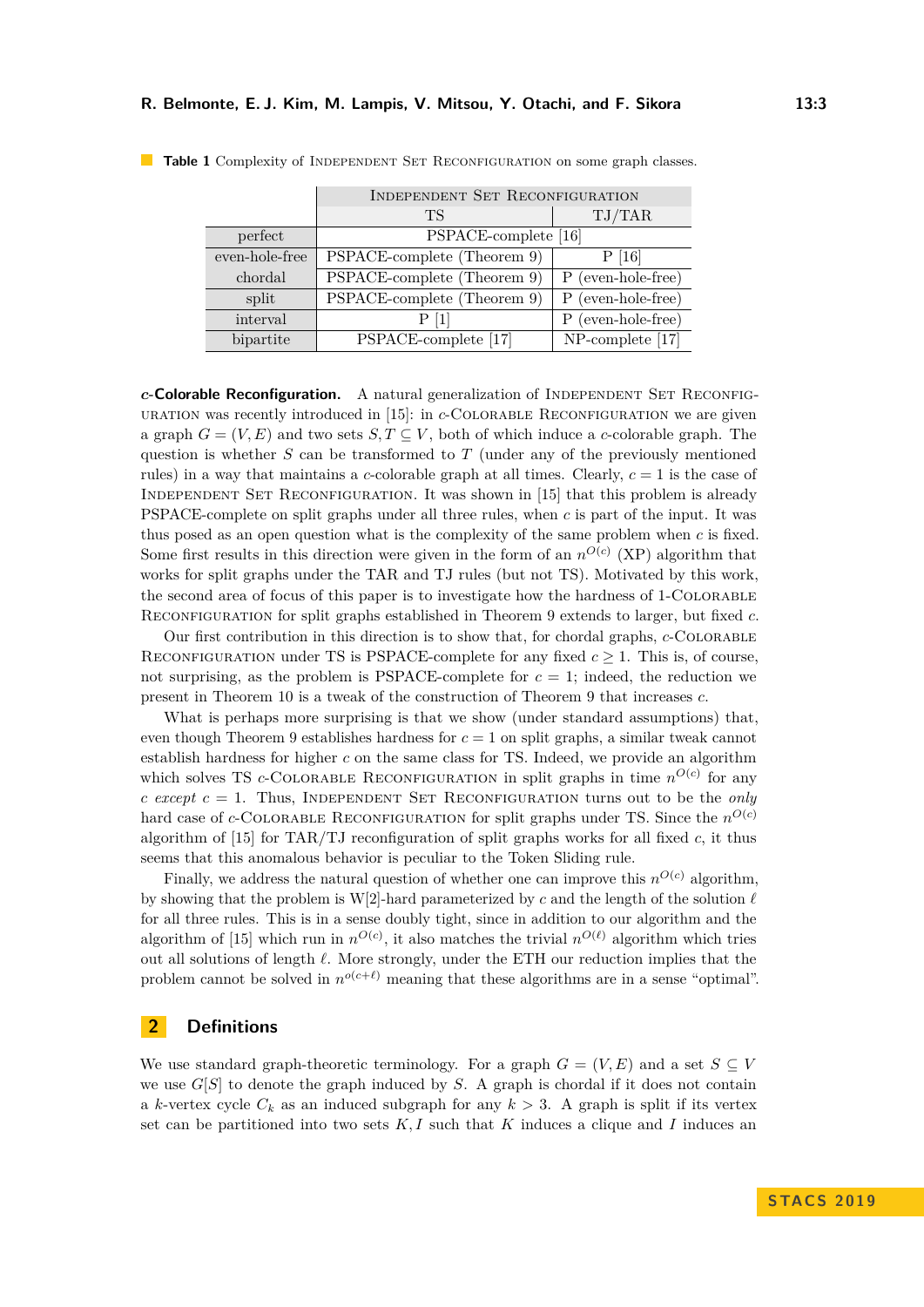#### **13:4 Token Sliding on Split Graphs**

independent set. It is a well-known fact that split graphs are chordal, and it is easy to see that both classes are closed under induced subgraphs. We use  $\chi(G), \omega(G)$  to denote the chromatic number and maximum clique size of a graph *G* respectively. It is known that, because chordal graphs are perfect, if *G* is chordal then  $\chi(G) = \omega(G)$  [\[21\]](#page-16-6). We also recall that a graph *G* is chordal if and only if every induced subgraph of *G* contains a simplicial vertex, where a vertex is simplicial if its neighborhood is a clique.

Let  $G = (V, E)$  be a graph and  $c \ge 1$  an integer. Given two sets  $S, T \subseteq V$  such that  $\chi(G[S]), \chi(G[T]) \leq c$ , we say that *S* can be *c*-transformed into *T* by one token sliding (TS) move if  $|T| = |S|$  and there exist  $u, v \in V$  with  $(u, v) \in E$  such that  $\{u\} = T \setminus S$ ,  $\{v\} = S \setminus T$ . One easy way to think of TS moves is by picturing the elements of the current set *S* as tokens placed on the vertices of the graph, and a single move as "sliding" a token along an edge (hence the name Token Sliding).

We say that *S* is *c*-reachable from *T*, or that *S* can be *c*-transformed into *T*, by a sequence of TS moves if there exists a sequence of sets  $I_0, I_1, \ldots, I_\ell$ , with  $I_0 = S, I_\ell = T$  and for each  $i \in \{0, \ldots, \ell - 1\}, \chi(G[I_i]) \leq c$  and  $I_i$  can be *c*-transformed into  $I_{i+1}$  by one TS move. We will simply say that *S* can be transformed into *T* or that *S* is reachable from *T*, if  $S, T$  are independent sets and *S* can be 1-transformed into *T*. We focus on the following problems.

 $\triangleright$  **Definition 1.** In *c*-COLORABLE RECONFIGURATION we are given a graph  $G = (V, E)$  $\mathcal{A}$  *and two sets*  $S, T \subseteq V$  *with*  $|S| = |T|$  *and*  $\chi(G[S]), \chi(G[T]) \leq c$ *. We are asked if S can be c*-transformed into T. INDEPENDENT SET RECONFIGURATION is the special case of  $c$ <sup>-</sup>COLORABLE RECONFIGURATION *where*  $c = 1$ *.* 

In addition to TS moves we will consider Token Jumping (TJ) and Token Addition  $\&$ Removal (TAR) moves. A TJ move is the same as a TS move except that the two vertices *u, v* are not required to be adjacent. Two *c*-colorable sets *S, T* are reachable with one TAR move with threshold *k* if  $|S|, |T| \geq k$  and  $|(S \setminus T) \cup (T \setminus S)| = 1$ . We note here that, because our main focus in this paper is the TS rule, whenever we refer to a transformation without explicitly specifying under which rule this transformation is performed the reader may assume that we are referring to the TS rule.

We assume that the reader is familiar with basic complexity notions such as the class PSPACE [\[20\]](#page-16-7), as well as basic notions in parameterized complexity, such as the class W[2] (see e.g. [\[4\]](#page-15-11)). In Theorem [9](#page-9-0) we will perform a reduction from the PSPACE-complete NCL (non-deterministic constraint logic) reconfiguration problem introduced by Demaine and Hearn in [\[8\]](#page-15-9) (see also [\[7,](#page-15-12) [9\]](#page-15-13)). Let us recall this problem. In the NCL reconfiguration problem we are given as input a graph  $G = (V, E)$ , whose edge set is partitioned into two sets, R (red) and *B* (blue). We consider blue edges as edges of weight 2 and red edges as edges of weight 1. A valid configuration of *G* is an orientation of all the edges with the property that all vertices have weighted in-degree at least 2. In the NCL configuration-to-configuration problem we are given two valid orientations of  $G, D$  and  $D'$ , and are asked if there is a sequence of valid orientations  $D_0, D_1, \ldots, D_t$  such that  $D = D_0, D' = D_t$  and for all  $i \in \{0, \ldots, t-1\}$  we have that  $D_i, D_{i+1}$  agree on all edges except one. We recall the following theorem:

<span id="page-3-0"></span>▶ **Theorem 2** (Corollary 6 of [\[8\]](#page-15-9)). *The NCL configuration-to-configuration problem is PSPACE-complete even if all vertices of G have degree exactly three and, moreover, even if all vertices belong in one of the following two types: OR vertices, which are vertices incident on exactly three blue edges and no red edges; and AND vertices which are vertices incident on two red edges and one blue edge.*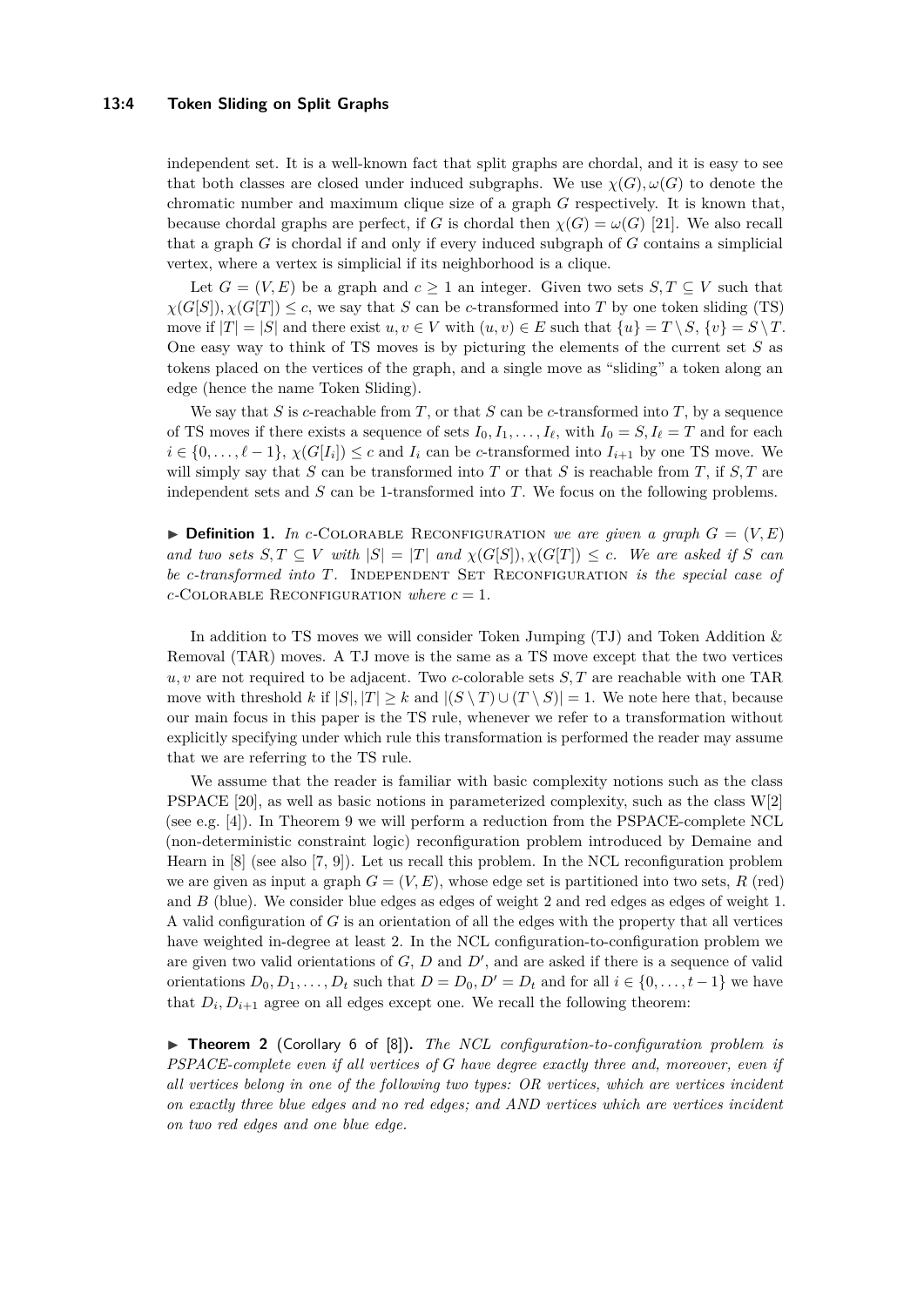# <span id="page-4-1"></span>**3 Token Sliding on Split Graphs is PSPACE-complete**

The main result of this section is that INDEPENDENT SET RECONFIGURATION is PSPACEcomplete under the TS rule when restricted to split graphs.

#### **Overview of the proof**

Our proof is a reduction from the NCL (non-deterministic constraint logic) reconfiguration problem of Theorem [2.](#page-3-0) The first step of our proof is a relatively straightforward reduction from the NCL reconfiguration problem to token sliding on split graphs. Its main idea is roughly as follows: for each edge  $e = (u, v)$  of the original graph we construct two selection vertices  $e_u$ ,  $e_v$  in the independent set of our split graph. The idea is that at each point exactly one of the two will contain a token (i.e. will belong in the current independent set), hence our independent set will in a natural way represent an orientation of the original graph. In order to allow a single reconfiguration step to take place we add for each pair of selection vertices  $e_u, e_v$  one or two "gate" vertices (depending on the color of  $e$ ), which are common neighbors of  $e_u, e_v$  and belong in the clique. The idea is that a single re-orientation step would, for example, take a token from *eu*, slide it to a gate vertex connected to the pair  $e<sub>u</sub>, e<sub>v</sub>$ , and then slide it to  $e<sub>v</sub>$ : this sequence would represent re-orienting *e* from *u* to *v*. In order to simulate the in-degree constraint we add edges between each selection vertex *e<sup>u</sup>* and gate vertices corresponding to edges incident on *the other* endpoint of *e*, since keeping a token on *e<sup>u</sup>* represents an orientation of *e* towards *u*, which makes it harder to re-orient the edges incident on the other endpoint of *e*.

The above sketch captures the basic idea of our reduction, except for one significant obstacle. The correspondence between orientations and independent sets is only valid if we can guarantee that no intermediate independent set will "cheat" by, for example, placing tokens on both  $e_u$  and  $e_v$ . Since we have added edges from  $e_u, e_v$  to gate vertices that correspond to other edges (in order to simulate the interaction between edges in the NCL instance), nothing prevents a reconfiguration solution from using these edges to slide a token from one selection pair to another. The main problem thus becomes enforcing consistency, or in other words forcing the solution sequence to only use the appropriate gate vertices to slide tokens as intended. This is handled in the second step of our reduction which, given the split graph construction sketched above, makes a large number of copies and connects them appropriately in a way that the only feasible token sliding solutions are indeed those that correspond to valid orientations of the original graph.

In the remainder of this section we use the following notation:  $G = (V, E)$ , where  $E = R \cup B$ , is the graph supplied with the initial NCL reconfiguration instance and *D*, *D'* are the initial and target orientations;  $G_b = (V_b, E_b)$  is the "basic" split graph of our construction in the first step and  $S, T$  the independent sets of  $G<sub>b</sub>$  for which we need to decide reachability; and  $G_f = (V_f, E_f)$  is the split graph of our final token sliding instance with  $S_f, T_f$  being its corresponding independent sets.

Before we proceed, let us first slightly edit our given NCL reconfiguration instance. We will now allow some vertices to have degree two and call these vertices COPY vertices. Using these we can force the OR vertices to become an independent set.

<span id="page-4-0"></span>▶ **Lemma 3.** *NCL reconfiguration remains PSPACE-complete on graphs where (i) all vertices are either AND vertices (two incident red edges, one incident blue edge), OR vertices (three incident blue edges), or COPY vertices (two incident blue edges) (ii) every blue edge is incident on exactly one COPY vertex.*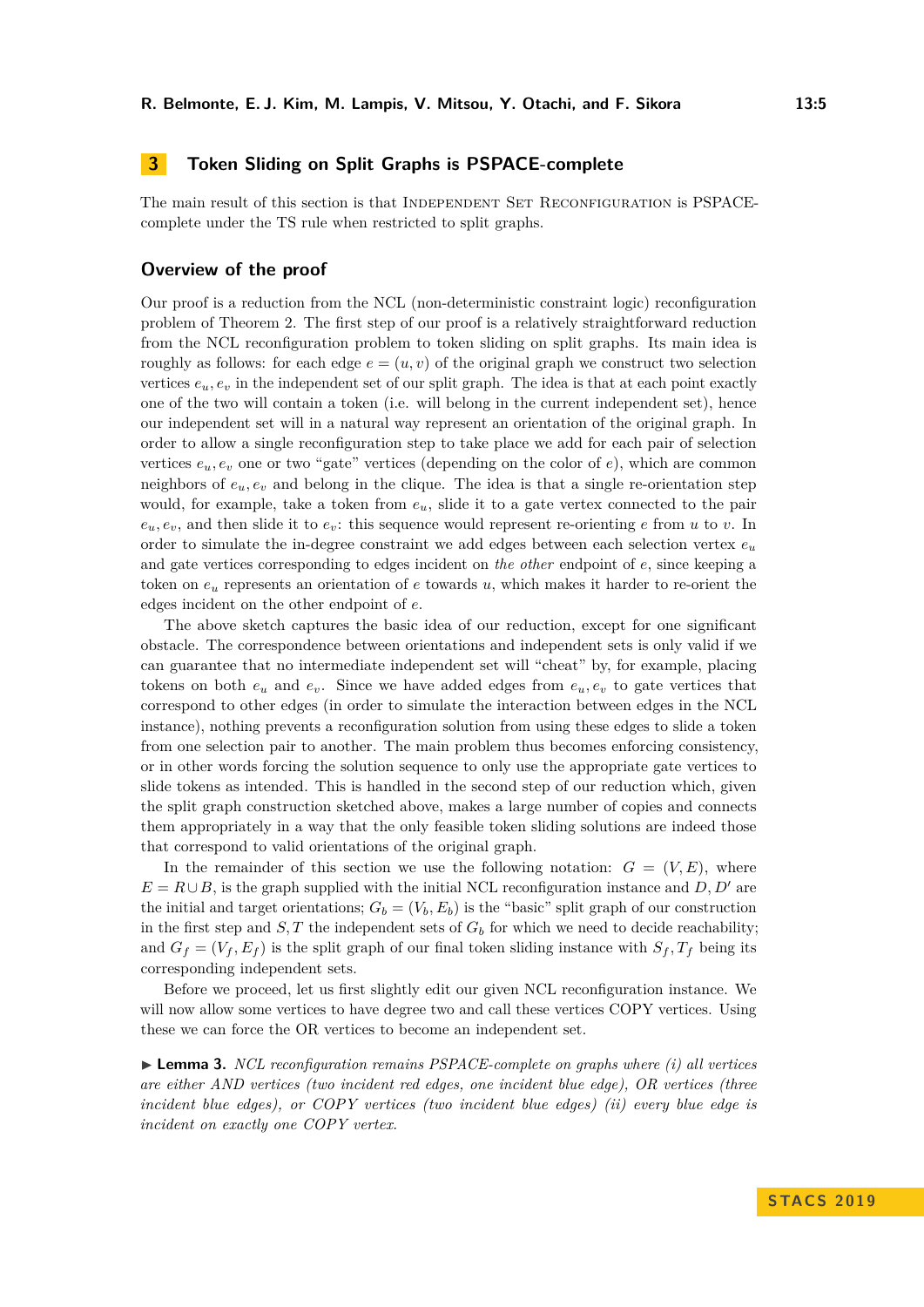#### **13:6 Token Sliding on Split Graphs**

**Proof.** For every blue edge  $e = (u, v) \in B$  in the original graph we delete this edge from the graph, introduce a new COPY vertex *w*, and connect *w* to *u, v* with blue edges. It is not hard to see that this transformation does not change the type of any original vertex or the answer to the reconfiguration problem.

## **First Step of the Construction**

We assume (Lemma [3\)](#page-4-0) that in the given graph *G* we have three types of vertices (AND, OR, COPY) and that each blue edge is incident on one COPY vertex. Let us now describe the construction of *Gb*.

- **1.** For each  $e = (u, v) \in R$  we construct two selector vertices  $e_u, e_v$  and one gate vertex  $g_e$ .
- **2.** For each  $e = (u, v) \in B$  we construct two selector vertices  $e_u, e_v$  and two gate vertices *ge,*1*, ge,*2.
- **3.** For each edge  $e = (u, v) \in R$  we connect  $g_e$  to both  $e_u, e_v$ . For each edge  $e = (u, v) \in B$ we connect both  $g_{e,1}, g_{e,2}$  to both  $e_u, e_v$ . We call the edges added in this step gate edges.
- **4.** For each AND vertex *u*, such that  $e = (u, v_1) \in B$  and  $f = (u, v_2) \in R$ ,  $h = (u, v_3) \in R$ we add the following edges:  $(e_{v_1}, g_f)$ ,  $(e_{v_1}, g_h)$ ,  $(f_{v_2}, g_{e,1})$ ,  $(f_{v_2}, g_{e,2})$ ,  $(h_{v_3}, g_{e,1})$ ,  $(h_{v_3}, g_{e,2})$ (see Figure [1\)](#page-6-0). In other words, for each edge involved in this part we connect the selector which represents its other endpoint (not *u*) to the gate vertices of edges that should be unmovable if this edge is not oriented towards *u*.
- **5.** For each OR vertex *u* such that  $e = (u, v_1), f = (u, v_2), h = (u, v_3) \in B$  we add the following edges:  $(e_{v_1}, g_{f,1}), (e_{v_1}, g_{h,1}), (e_{v_2}, g_{e,1}), (e_{v_2}, g_{h,2}), (e_{v_3}, g_{e,2}), (e_{v_3}, g_{f,2}).$  In other words, we connect the selector vertex for each  $v_i$  to a distinct gate of the edges  $(u, v_i)$ ,  $(u, v_k)$ , for *i*, *j*, *k* distinct. Informally, this makes sure that if two of the edges are oriented away from *u* the third edge is stuck, but if at most one is oriented away from *u* the other edges have a free gate.
- **6.** For each COPY vertex *u* such that  $e = (u, v_1), f = (u, v_2) \in B$  we add the following edges:  $(e_{v_1}, g_{f,1}), (e_{v_1}, g_{f,2}), (f_{v_2}, g_{e,1}), (f_{v_2}, g_{e_2}).$  In other words, we connect the selector vertex for  $v_1$  in a way that blocks the movement of the token from  $f_u$ , and similarly for *v*2.
- **7.** We connect all gate vertices into a clique to obtain a split graph. Note that the remaining vertices (that is, the selector vertices  $e_v$ ) form an independent set.

We now construct two independent sets  $S, T$  of  $G<sub>b</sub>$  in the natural way: given an orientation *D*, for each  $e = (u, v)$  we place  $e_u$  in *S* if and only if *D* orients *e* towards *u*; we construct *T* from  $D'$  in the same way. This completes the basic construction.

Before proceeding, let us make some basic observations regarding the neighborhoods of gate vertices of the graph *Gb*. We have the following:

- If  $e = (u, v) \in R$ , let  $u', v'$  be vertices of *G* such that  $f = (u, u') \in B$ ,  $h = (v, v') \in B$ (that is,  $u', v'$  are the second endpoints of the blue edges incident on  $u, v$ ). We have that  $N(g_e) = \{e_u, e_v, f_{u'}, h_{v'}\}.$
- If  $e = (u, v) \in B$ , *u* is a COPY vertex and *v* is an AND vertex, let  $f = (u, u') \in B$  be the other edge incident on *u*, and  $h = (v, v'), \ell = (v, v'') \in R$  be the other two edges incident on *v*. Then  $N(g_{e,1}) = N(g_{e,2}) = \{e_u, e_v, f_{u'}, h_{v'}, \ell_{v''}\}.$
- If  $e = (u, v) \in B$ , *u* is a COPY vertex and *v* is an OR vertex, let  $f = (u, u') \in B$  be the other edge incident on *u*, and  $h = (v, v'), \ell = (v, v'') \in B$  be the other two edges incident on *v*. Then one of the vertices  $g_{e,1}, g_{e,2}$  has neighbors  $\{e_u, e_v, f_{u'}, h_{v'}\}$  and the other has neighbors  $\{e_u, e_v, f_{u'}, \ell_{v''}\}.$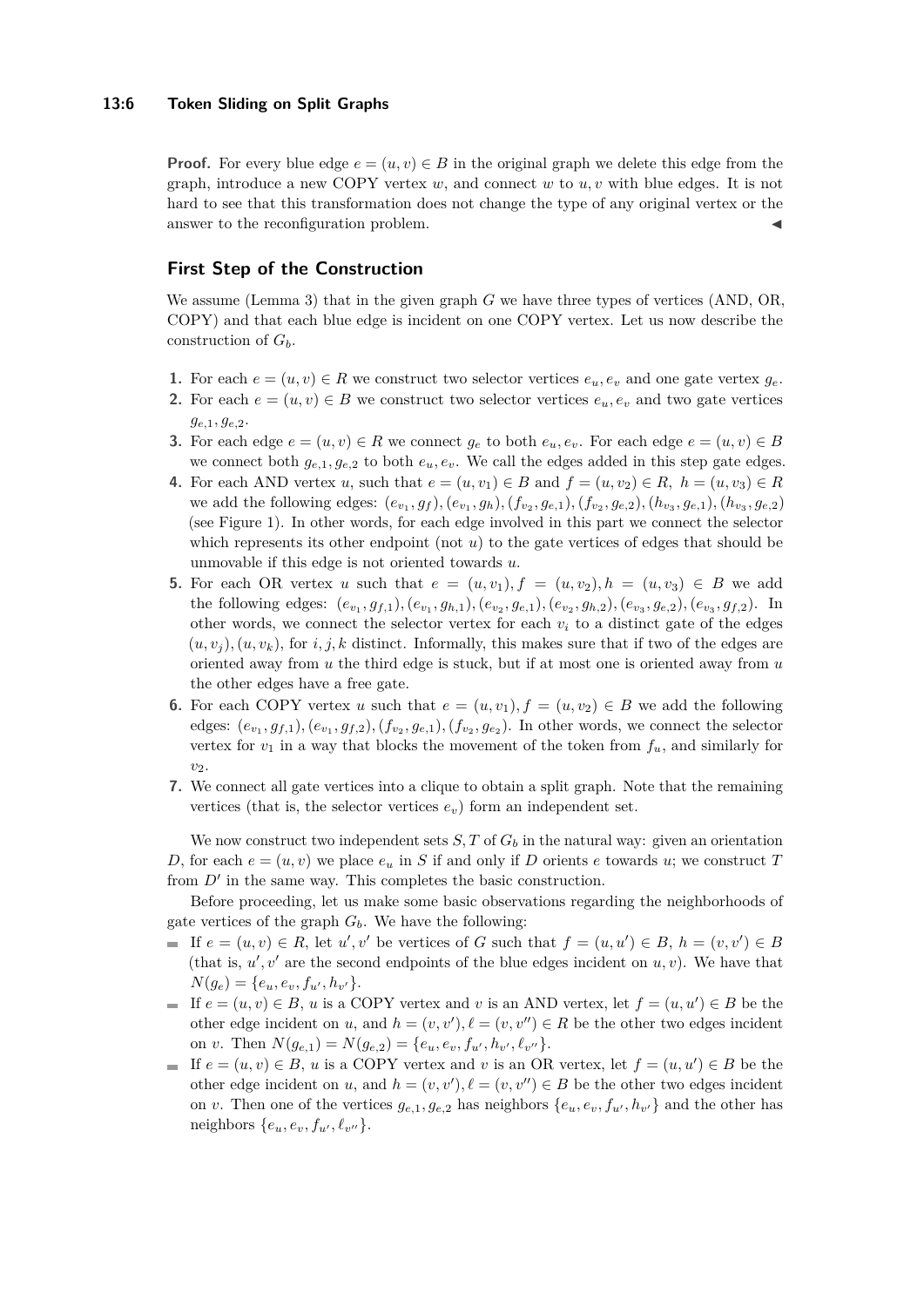<span id="page-6-0"></span>

**Figure 1** Construction when *u* is an AND vertex (top) or an OR vertex (bottom). In both cases  $v_1$  is a COPY vertex. The part of the construction corresponding to  $\ell$  is not drawn:  $\ell_{v_4}$  would be a common neighbor of  $g_{e,1}, g_{e,2}$  and  $e_u$  would be a common neighbor of  $\ell_{e,1}, \ell_{e,2}$ . Edges connecting selector vertices to their corresponding gates are drawn thinner for readability. On the right, black (gate) vertices are connected in a clique.

We are now ready to show that if we only consider "consistent" configurations in  $G_b$ . then the new instance simulates the original NCL reconfiguration problem.

<span id="page-6-1"></span>**Example 4.** *There is a valid reconfiguration of the NCL instance given by*  $G, D, D'$  *if and only if there exists a valid reconfiguration under the TS rule from S to T in G<sup>b</sup> such that no independent set of the reconfiguration sequence contains both*  $e_u, e_v$  *for any*  $e = (u, v) \in E$ *.* 

**Proof.** Since  $G_b$  is a split graph, any independent set contains at most one vertex from the clique made up of the gate vertices. We will call an independent set that contains no gate vertices a "main" configuration. Furthermore, for main configurations that also obey the restrictions of the lemma (i.e. do not contain both  $e_u, e_v$  for any  $e \in E$ ), we observe that there is a natural one-to-one correspondence with the set of orientations of *G*: an edge  $e = (u, v)$  is oriented towards *u* if and only if  $e_u$  is in the independent set. (We implicitly use the fact that the number of tokens is  $|E|$ , therefore for each pair  $e_u, e_v$  exactly one vertex has a token in such a main configuration).

Suppose now that we have two consecutive valid orientations  $D_i, D_{i+1}$  in the reconfiguration sequence of *G* such that  $D_i, D_{i+1}$  differ only on the edge  $e = (u, v)$ , which  $D_i$  orients towards  $u$ . We want to show that the sets  $I_i, I_{i+1}$  obtained using the correspondence above from  $D_i, D_{i+1}$  can be obtained from each other with a pair of sliding token moves. Indeed, the sets  $I_i, I_{i+1}$  are identical except that  $\{e_u\} = I_i \setminus I_{i+1}$  and  $\{e_v\} = I_{i+1} \setminus I_i$ . We would like to slide the token from  $e<sub>v</sub>$  to  $e<sub>v</sub>$  using a gate vertex adjacent to both vertices.

First, assume that  $e \in R$ , so there exists a single gate vertex  $g_e$ . Furthermore,  $u, v$  are both AND vertices. Since both  $D_i, D_{i+1}$  are valid configurations, in both configurations the blue edges incident on  $u, v$  are oriented towards these two vertices. As a result  $g_e$  has no neighbor in *I<sup>i</sup>* .

Second, suppose  $e = (u, v) \in B$  and one of  $u, v$  is a COPY vertex. If *e* is incident on an AND vertex, because both  $D_i, D_{i+1}$  are valid and agree on all edges except  $e$  we have that both red edges incident on the AND vertex are oriented towards it in both configurations. Similarly, the second blue edge incident on the COPY endpoint of *e* is oriented towards it in both configurations. We therefore observe that neither  $g_{e,1}$ , nor  $g_{e,2}$  has a neighbor in  $I_i$ except  $e_u$ , so we can safely slide  $e_u \rightarrow g_{e,1} \rightarrow e_v$ .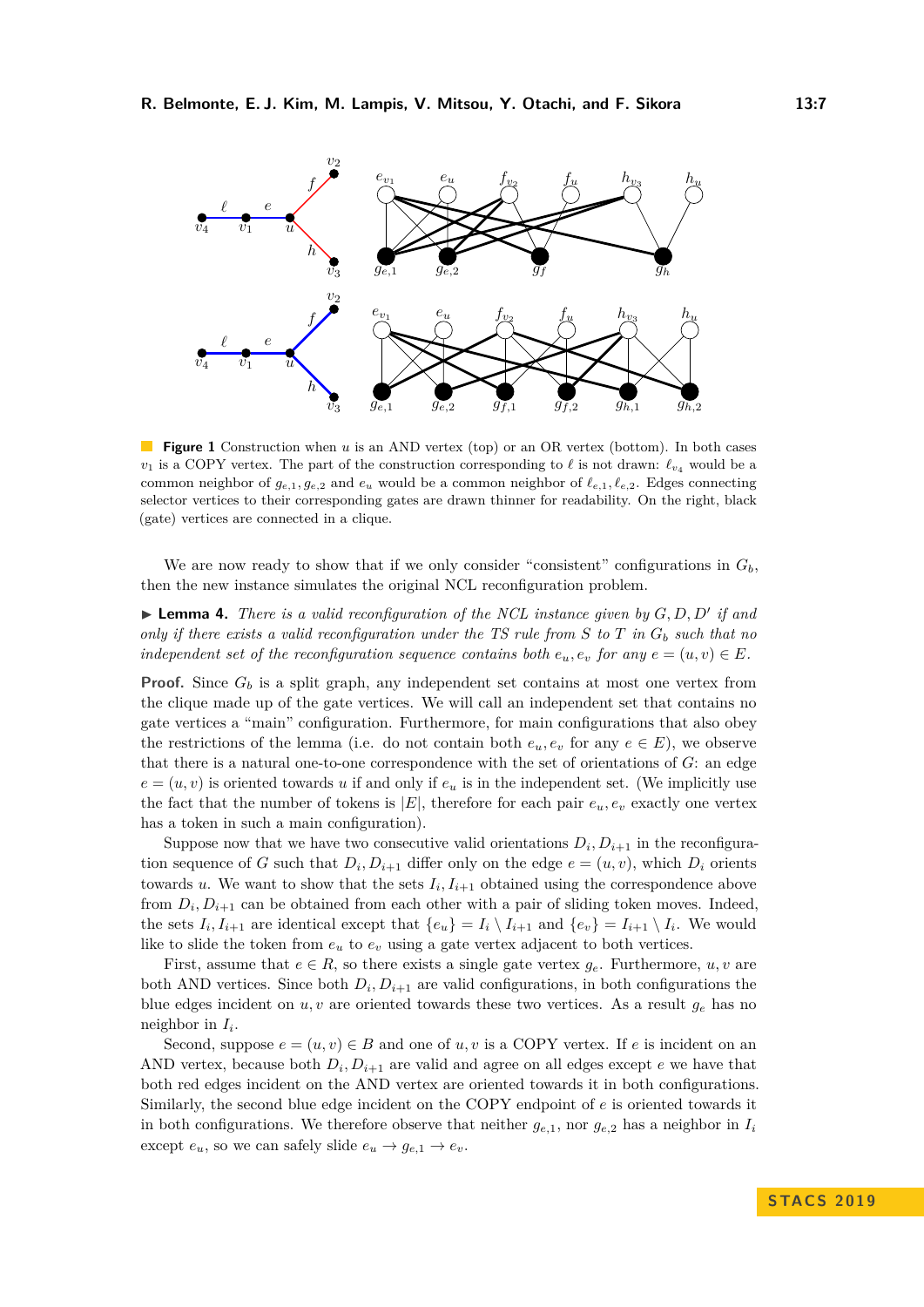#### **13:8 Token Sliding on Split Graphs**

Similarly, for the last case, suppose that  $e = (u, v) \in B$  and one of the endpoints of *e* is an OR vertex, while the other is a COPY vertex. Again, because  $D_i, D_{i+1}$  are both valid and only disagree on *e*, at least one of the blue edges incident on the OR vertex (other than *e*) is oriented towards it in both configurations. As before, the second blue edge incident on the COPY vertex is oriented towards it in both configurations. Therefore, one of  $g_{e,1}, g_{e,2}$  has no neighbor in  $I_i$  except  $e_u$ , so we can safely slide the token from  $e_u$  to  $e_v$  with two moves.

To complete the proof, we need to show that if we have a valid token sliding reconfiguration sequence, this gives a valid reorientation sequence for *G*. The main observation now is that in a shortest token sliding solution that obeys the properties of the lemma, a token that slides out of  $e_u$  must necessarily in the next move slide into  $e_v$ , where  $e = (u, v) \in E$ . To see this, observe that because of the requirement that the set does not contain both selector vertices of any edge, the tokens found on other selector vertices dominate all gate vertices except those corresponding to *e*. Since we can neither repeat configurations, nor add a second token to the clique made up of gate vertices, the next move must slide the token to the other selector vertex.

To see that the orientation sequence obtained through the natural translation of main configurations is valid, consider two consecutive main configurations  $I_i, I_{i+1}$  in the token sliding solution, such that the corresponding orientations are  $D_i, D_{i+1}$ , and  $D_i$  is valid. We will show that  $D_{i+1}$  is also valid. Suppose that  $D_{i+1}$  differs from  $D_i$  in the edge  $e = (u, v)$ which is oriented towards *u* in  $D_i$  (it is not hard to see that  $D_i, D_{i+1}$  cannot differ in more than one edge). Thus,  $I_i$  is transformable in two moves to  $I_{i+1}$  by sliding  $e_u$  to a gate corresponding to *e* and then to  $e_v$ . If *e* is a red edge, this means that in  $D_i$  both blue edges incident on  $u, v$  are directed towards  $u, v$ , so the reorientation is valid. If  $e$  is blue, we first assume that *u* is a COPY vertex. Since a gate corresponding to *u* is free, the other blue edge incident on  $u$  is oriented towards  $u$  in  $D_i$  and we have a valid move. Finally, if  $e$  is blue and *u* is an OR vertex, we conclude that, since at least one gate from  $g_{e,1}, g_{e,2}$  is available in  $I_i$ at least one of the two other blue edges incident on  $u$  is directed towards  $u$  in  $D_i$  and we have a valid move.

### **Second Step: Enforcing Consistency**

We will now construct a graph *G<sup>f</sup>* that will function in a way similar to the graph we have already constructed but in a way that enforces consistency. Let  $G_b = (V_b, E_b)$  be the graph constructed in the first step of our reduction, and let  $E_g \subseteq E_b$  be the set of gate edges, that is, the set of edges that connect the selector vertices for an edge *e* to the corresponding gate(s).

Let  $m := |E|$  and  $C := m + 4$ . We first take C disjoint copies of  $G_b = (V_b, E_b)$  and for a vertex  $v \in V_b$  we will use the notation  $v^i$ , where  $1 \leq i \leq C$  to denote the vertex corresponding to *v* in the *i*-th copy. Then, for every edge  $(u, v) \in E_b \setminus E_g$  (every non-gate edge) and for all  $i \neq j \in \{1, \ldots, C\}$  we add the edge  $(u^i, v^j)$ . This completes the construction of  $G_f$  and it is not hard to see that the graph is split, as the *C* copies of the clique of  $G<sub>b</sub>$  form a larger clique. To complete our instance let us explain how to translate an independent set of  $G<sub>b</sub>$  that contains no vertices of the clique to an independent set of  $G_f$ : we do this in the natural way by including in the new independent set all *C* copies of vertices of the original independent set. Since both the initial and final independent sets in our first construction use no vertices in the clique, we have in this way two independent sets of size *mC* in the new graph, and thus a valid Token Sliding instance. Let  $S, T$  be the two independent sets of  $G<sub>b</sub>$  we are asked to transform and  $S_f$ ,  $T_f$  the corresponding independent sets of  $G_f$ .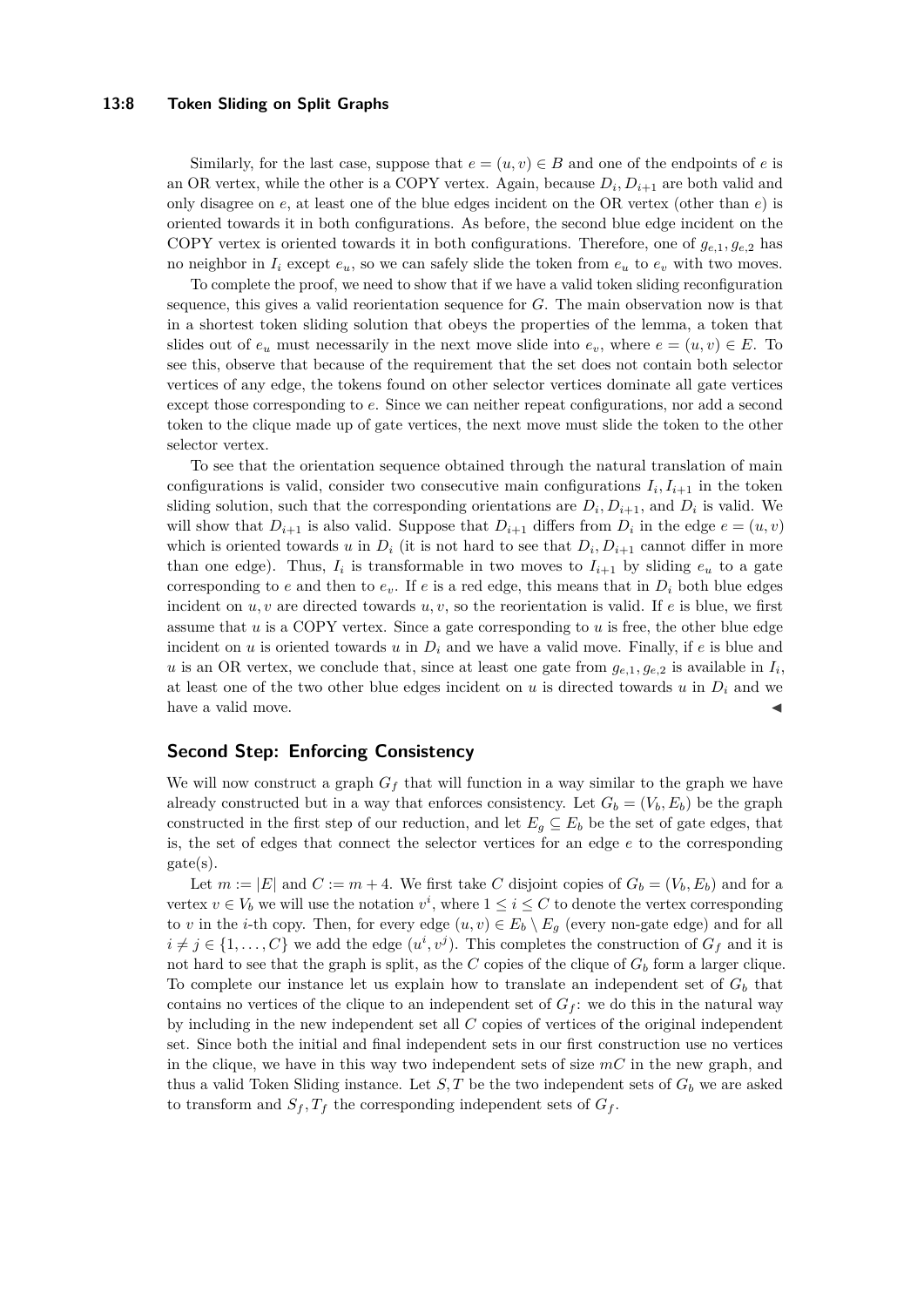#### **R. Belmonte, E. J. Kim, M. Lampis, V. Mitsou, Y. Otachi, and F. Sikora 13:9**

We first show that if we have a solution for reconfiguration in  $G_b$  then we have a solution for reconfiguring the sets in the new graph.

<span id="page-8-2"></span>**Lemma 5.** Let  $I_1, I_2$  be two independent sets of  $G_b$  of size m that use no vertices of the *clique, respect the conditions of Lemma [4,](#page-6-1) and can be transformed to one another by two* sliding moves. Then the independent sets  $I'_1, I'_2$  which are obtained in  $G_f$  by including all *copies of vertices of I*1*, I*<sup>2</sup> *respectively can be transformed into one another by a sequence of* 2*C TS moves.*

**Proof.** Each of  $I_1, I_2$  uses exactly one of the vertices  $e_u, e_v$ , for each edge  $e = (u, v) \in E$ , because of their size, the fact that they contain no vertex of the clique, and the fact that neither contains both  $e_u, e_v$  for any edge  $e = (u, v) \in E$  (this is the condition of Lemma [4\)](#page-6-1). If  $I_1$  can be transformed into  $I_2$  with two sliding moves, the first move takes a token from an independent set vertex, say *e<sup>u</sup>* and moves it to the clique and the second moves the same token to  $e_v$ . Since  $I_1$  contains a token on each pair of selector vertices, the only vertex of the clique on which the token can be moved is a gate vertex corresponding to  $e$ , say  $g_e$  (if  $e$  is red) or  $g_{e,1}$  (if *e* is blue). We now observe that if  $g_e$  (or similarly  $g_{e,1}$ ) is available in  $I_1$  (that is, it has no neighbors in  $I_1$  besides  $e_u$ ), then the same is true for  $g_e^i$  for all  $i \in \{1, \ldots, C\}$ in  $I'_1$ . To see this, note that the neighbors of  $g_e^i$  are,  $e_u^i, e_v^i$ , and, for each  $v \in N(g_e)$  all the vertices  $v^j$  for  $j \in \{1, ..., C\}$ . Since none of the neighbors of  $g_e$  is in  $I_1, g_e^i$  is available. We therefore slide, one by one, a token from  $e^i_u$  to  $g^i_e$  and then to  $e^i_v$ , for all  $i \in \{1, \ldots, C\}$ .

Now, for the more involved direction of the reduction we first observe that it is impossible for a reconfiguration to arrive at a situation where the solution is highly irregular, in the sense that, for an edge  $e = (u, v)$  we have multiple tokens on copies of both  $e_u$  and  $e_v$ .

<span id="page-8-0"></span>**Example 1** Lemma 6. Let  $S_f$  be the initial independent set constructed in our instance and S' be an *independent set which for some*  $e = (u, v) \in E$  *and for some*  $i, j \in \{1, \ldots, C\}$  *with*  $i \neq j$  *has*  $e_u^i, e_v^i, e_u^j, e_v^j \in S'.$  Then *S'* is not reachable with TS moves from  $S_f$ .

**Proof.** Let  $S'$  be an independent set that satisfies the conditions of the lemma but is reachable from  $S_f$  with the minimum number of token sliding moves. Consider a sequence that transforms  $S_f$  to  $S'$ , and let  $S''$  be the independent set immediately before  $S'$  in this sequence. *S*<sup>*n*</sup> contains exactly three of the vertices  $e_u^i, e_v^i, e_u^j, e_v^j$ . Without loss of generality say  $e_v^j \notin S''$ . Therefore, the move that transforms  $S''$  to  $S'$  slides a token into  $e_v^j$  from one of the neighbors of this vertex. We now observe that  $N(e_i^j)$  contains  $C$  copies of each neighbor of  $e_v$  in  $G_b$ , plus the gate vertices corresponding to *e* in the *j*-th copy of  $G_b$ . However, the *C* copies of the neighbors of  $e_v$  are also neighbors of  $e_v^i$ , hence a token cannot slide through these vertices. Furthermore, the gate vertices of  $e$  are also neighbors of  $e^j_u$ . We therefore have a contradiction.

We now use Lemma [6](#page-8-0) to show that for each original edge, the graph  $G_f$  contains some non-trivial number of tokens on the selector vertices of that edge.

<span id="page-8-1"></span>**Example 7.** Let  $S_f$  be the initial independent set constructed in our instance and S' be an *independent set which for some*  $e = (u, v) \in E$  *has*  $|S' \cap (\{e_u^i \mid 1 \le i \le C\} \cup \{e_v^i \mid 1 \le i \le n\})$  $|C|$  /  $|C|$  *C* + *C n S is unreachable from*  $S_f$ .

**Proof.** Suppose S' is reachable. Then by Lemma [6,](#page-8-0) for each edge  $e = (u, v) \in E$  we have  $|S' \cap (\{e_u^i \mid 1 \leq i \leq C\} \cup \{e_v^i \mid 1 \leq i \leq C\})| \leq C+1$ , because otherwise there would exist (by pigeonhole principle)  $e_u^i, e_v^i, e_u^j, e_v^j \in S'$ . We now use a simple counting argument. The total number of tokens is  $mC$ , while for any edge  $f \in E$  we have  $\sum_{e \in E \setminus \{f\}} |S' \cap (\{e_u^i \mid 1 \le i \le n\})$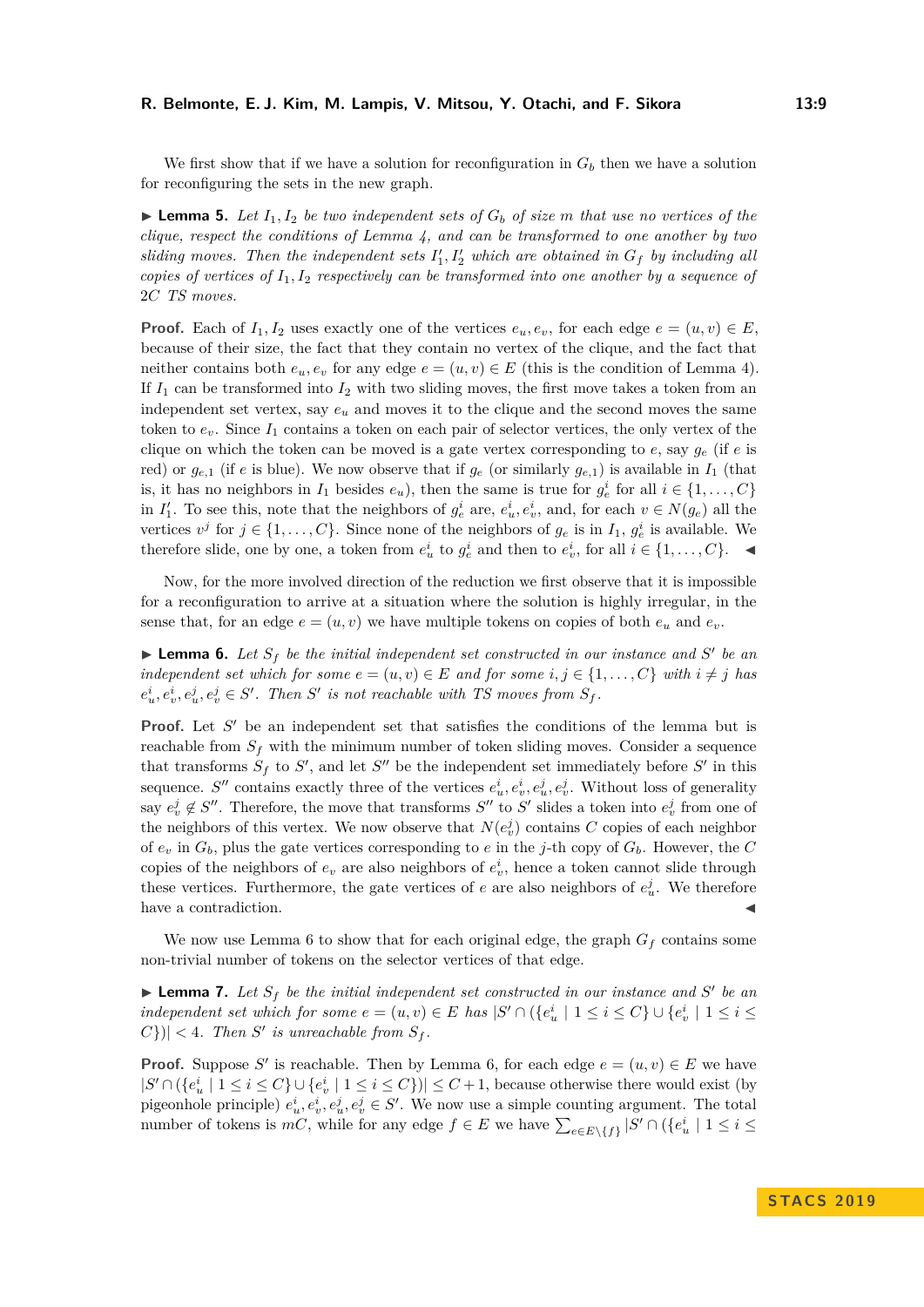*C*}∪{ $e_v^i$  | 1 ≤ *i* ≤ *C*})| ≤ (*m*−1)(*C*+1). However, (*m*−1)(*C*+1) = *mC*+*m*−*C*−1 = *mC*−5, where we use the fact that  $C = m + 4$ . As a result  $|S' \cap (\{e_u^i \mid 1 \le i \le C\} \cup \{e_v^i \mid 1 \le i \le n\})$  $|C\rangle$ | ≥ 4 for any edge  $e \in E$ , as the independent set *S*<sup>'</sup> uses at most one vertex from the  $clique.$ 

We are now ready to establish the final lemma that gives a mapping from a sliding token reconfiguration in  $G_f$  to one in  $G_b$ .

<span id="page-9-1"></span>**Example 8.** If there exists a reconfiguration from  $S_f$  to  $T_f$  in  $G_f$  under the TS rule then *there exists a reconfiguration from S to T in G<sup>b</sup> under the TS rule which for each edge*  $e = (u, v) \in E$  *contains at most one of the vertices*  $e_u, e_v$  *in every independent set in the sequence.*

**Proof.** Take a configuration *I* of  $G_f$ , that is an independent set in the supposed sequence from  $S_f$  to  $T_f$ . We map this independent set to an independent set  $I'$  of  $G_b$  as follows: for each edge  $e = (u, v) \in E$ , we set  $e_u \in I'$  if and only if  $|I \cap \{e_u^i \mid 1 \le i \le C\}| \ge |I \cap \{e_v^i \mid 1 \le i \le C\}|$ . Informally, this means that we take the majority setting from  $G_f$ . We note that this always gives an independent set  $I'$  that contains exactly one vertex from  ${e_u, e_v}$  for each  $e = (u, v) \in E$ .

Our main argument now is to show that if  $I_1, I_2$  are two consecutive independent sets of the solution for  $G_f$ , then the sets  $I'_1, I'_2$  which are obtained in the way described above in *G<sup>b</sup>* are either identical or can be obtained from one another with two sliding moves. If  $I_1', I_2'$  are not identical, they may differ in at most two vertices corresponding to an edge  $e = (u, v) \in E$ , say  $\{e_u\} = I'_1 \setminus I'_2$  and  $\{e_v\} = I'_2 \setminus I'_1$ . This is not hard to see, since  $I_2$  is obtained from *I*<sup>1</sup> with one sliding move, and this move can only affect the majority opinion for at most one edge.

Now we would like to argue that it is possible to slide *e<sup>u</sup>* to a gate vertex associated to *e* and then to  $e_v$  in  $G_b$ . Consider the transition from  $I_1$  to  $I_2$ . This move either slides a token from some  $e^i_u$  to the clique, or slides a token from the clique to some  $e^j_v$  (because the majority opinion changed from  $e_u$  to  $e_v$ ). Because of Lemma [7,](#page-8-1) both  $I_1$  and  $I_2$  contain at least four vertices in some copies of  $e_u, e_v$ . Hence, since at least half of these vertices are in copies of  $e_u$ in *I*<sub>1</sub>, there exists some  $e_u^i \in I_1 \cap I_2$ . Similarly, there exists some  $e_v^j \in I_1 \cap I_2$ . Consider now a gate vertex *g* in the clique of  $G_b$  such that *g* is not associated with *e*. If *g* has an edge to  ${e_u, e_v}$  in  $G_b$ , then all copies of *g* in  $G_f$  have an edge to  $I_1 \cap I_2$ , therefore cannot belong in either set. As a result, the clique vertex that is used in the transition from  $I_1$  to  $I_2$  is a copy of a gate vertex associated with  $e$  (either  $g_e$ , or one of  $g_{e,1}, g_{e,2}$ , depending on the color of  $e$ ). This gate vertex copy therefore has no neighbor in  $I_1 \cap I_2$ . From this we conclude that the same gate vertex in  $G_b$  also has no neighbor in  $I'_1 \cap I'_2$ , as the majority opinion only changed for *e*. It is therefore legal to slide from  $e<sub>u</sub>$  to this gate vertex and then to  $e<sub>v</sub>$ .

#### <span id="page-9-0"></span>▶ **Theorem 9.** *Sliding Token Reconfiguration is PSPACE-complete for split graphs.*

**Proof.** We begin with an instance of the PSPACE-complete NCL reconfiguration problem, as given in Lemma [3.](#page-4-0) We construct the instance  $G_f$ ,  $S_f$ ,  $T_f$  of Sliding Token Reconfiguration on split graphs as described (it's clear that this can be done in polynomial time). If the NCL reconfiguration instance is a YES instance, then by Lemma [4](#page-6-1) there exists a sliding token reconfiguration of  $G_b$ , and by repeated applications of Lemma [5](#page-8-2) to independent sets that do not contain clique vertices in the reconfiguration of  $G<sub>b</sub>$  there exists a sliding token reconfiguration of  $G_f$ . If on the other hand there exists a sliding token reconfiguration on  $G_f$ , then by Lemma [8](#page-9-1) there exists a reconfiguration that satisfies the condition of Lemma [4](#page-6-1) on  $G_b$ , hence the original NCL instance is a YES instance.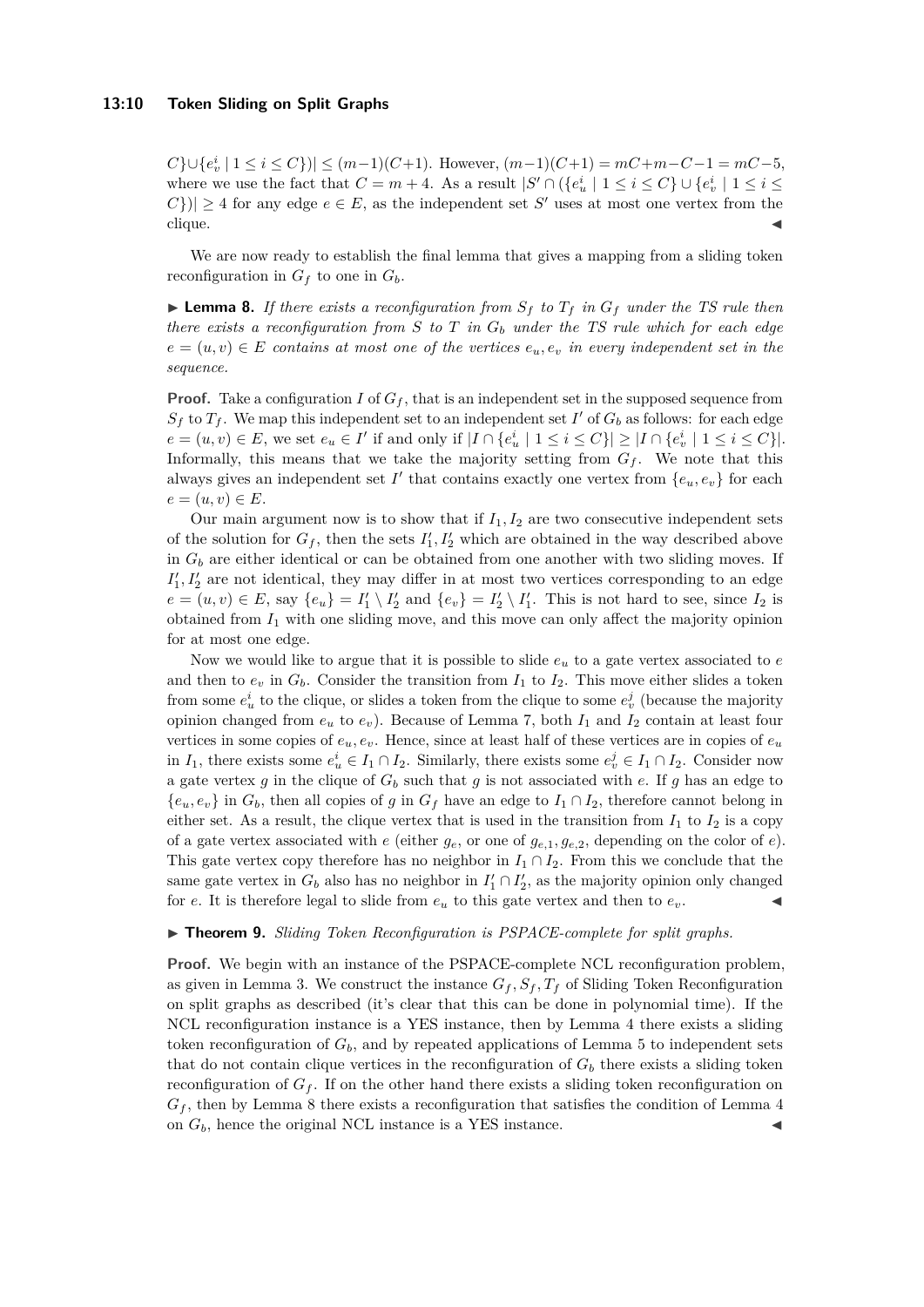# **4 PSPACE-completeness for Chordal Graphs for** *c* **≥ 2**

In this section, we build upon the PSPACE-completeness result from Section [3](#page-4-1) to show that *c*-COLORABLE SET RECONFIGURATION is PSPACE-complete, for every  $c \geq 2$ , when the input graph is restricted to be chordal.

<span id="page-10-0"></span> $\triangleright$  **Theorem 10.** For every  $c \geq 2$ , the c-COLORABLE SET RECONFIGURATION problem under *the TS rule is PSPACE-complete, even when the input graph is restricted to be chordal.*

**Proof.** We provide a reduction from INDEPENDENT SET RECONFIGURATION where the input graph *G* is restricted to be a split graph, which we proved to be PSPACE-complete in Theorem [9.](#page-9-0) Let  $G = (V, E)$  be an input split graph for INDEPENDENT SET RECONFIGURATION. We construct a chordal graph  $G'$  as follows, starting from a graph isomorphic to  $G$  and two non-empty independents set *S*, *T* of the same size. For every edge  $uv \in E(G)$ , we add  $|V(G)|$  sets of  $c-1$  new vertices  $W_{uv}^1, \ldots, W_{uv}^{|V(G)|}$ , such that  $W_{uv}^i$  induces a clique for every  $1 \leq i \leq |V(G)|$ , and every vertex of  $W_{uv}^i$  is made adjacent to both *u* and *v*, for every  $1 ≤ i ≤ |V(G)|$ . In addition, we create a new set  $S' = S ∪ ∪_{uv∈E(G),1 ≤ i≤|V(G)|} W^i_{uv}$  and a set  $T' = T \cup \bigcup_{uv \in E(G), 1 \leq i \leq |V(G)|} W^i_{uv}$ . In other words, we append  $|V(G)|$  disjoint cliques of size  $c - 1$  to every edge of  $G$ , and add all those newly created vertices to *S* and to *T*. The chordality of *G*<sup> $\prime$ </sup> follows from the fact that the new vertices of the sets  $W_{uv}^i$  are all simplicial in  $G'$ , hence  $G'$  is chordal if and only if  $G$  is chordal as well (and  $G$  is split).

We now claim the following: given in independent set  $T$  of  $G$ , the instance  $(G, S, T)$ of Independent Set Reconfiguration is a YES-instance if and only if the instance  $(G', S', T')$  of *c*-COLORABLE SET RECONFIGURATION is a YES-instance as well. Observe that, by the construction,  $S'$  and  $T'$  are *c*-colorable because the maximum clique in  $G'[S']$ contains at most one vertex of *S* and at most the  $c - 1$  vertices of a clique  $W_{uv}^i$ .

The forward direction of the previous claim follows easily: performing the same moves as those of a reconfiguration sequence from  $S$  to  $T$  in  $G'$ , starting from  $S'$ , yields a reconfiguration sequence where every step preserves *c*-colorability, and produces the desired set T'.

For the backwards direction, we claim that, for any  $c$ -colorable set  $R'$  reachable from  $S'$ , it holds that the vertices of  $R' \cap V(G)$  are pairwise non-adjacent. In other words, the tokens placed on original vertices of *G* form an independent set. Indeed, observe that the number of vertices of *G*<sup> $\prime$ </sup> that do not belong to *R*<sup> $\prime$ </sup> satisfies  $|V(G') \setminus R'| = |V(G) \setminus S|$ |*V*(*G*)|. This immediately implies that for any set *R'* and edge  $uv \in E(G)$ , we have  $|R' \cap \bigcup_{1 \leq i \leq |V(G)|} W_{uv}^i| \geq (c-2)|V(G)|+1$ , and therefore  $G[R' \cap \bigcup_{1 \leq i \leq |V(G)|} W_{uv}^i]$  contains a clique of size  $c - 1$  as an induced subgraph, i.e., one of the sets  $W_{uv}^i$  is completely contained in *R'*. This implies that, for every edge *uv* of *G*, we have  $|R' \cap \{u, v\}| \leq 1$ , i.e., the vertices of  $R' \cap V(G)$  are pairwise non-adjacent, as desired.

# <span id="page-10-1"></span>**5 XP-time Algorithm on Split Graphs for fixed** *c* **≥ 2**

In this section we present an  $n^{O(c)}$  algorithm for *c*-COLORABLE RECONFIGURATION under the TS rule, on split graphs, for  $c > 1$ . Recall that a split graph  $G = (V, E)$  is a graph whose vertex set *V* is partitioned into a clique *K* and an independent set *I*. An input instance consists of a split graph *G*, and two *c*-colorable sets  $S, T \subseteq V$ .

Before proceeding, let us give some high-level ideas as well as some intuition why this problem, which is PSPACE-complete for  $c = 1$  (Theorem [9\)](#page-9-0), admits such an algorithm for larger *c*. Our algorithm consists of two parts: a rigid and a non-rigid reconfiguration part. In the rigid reconfiguration part the algorithm decides if two sets are reachable by using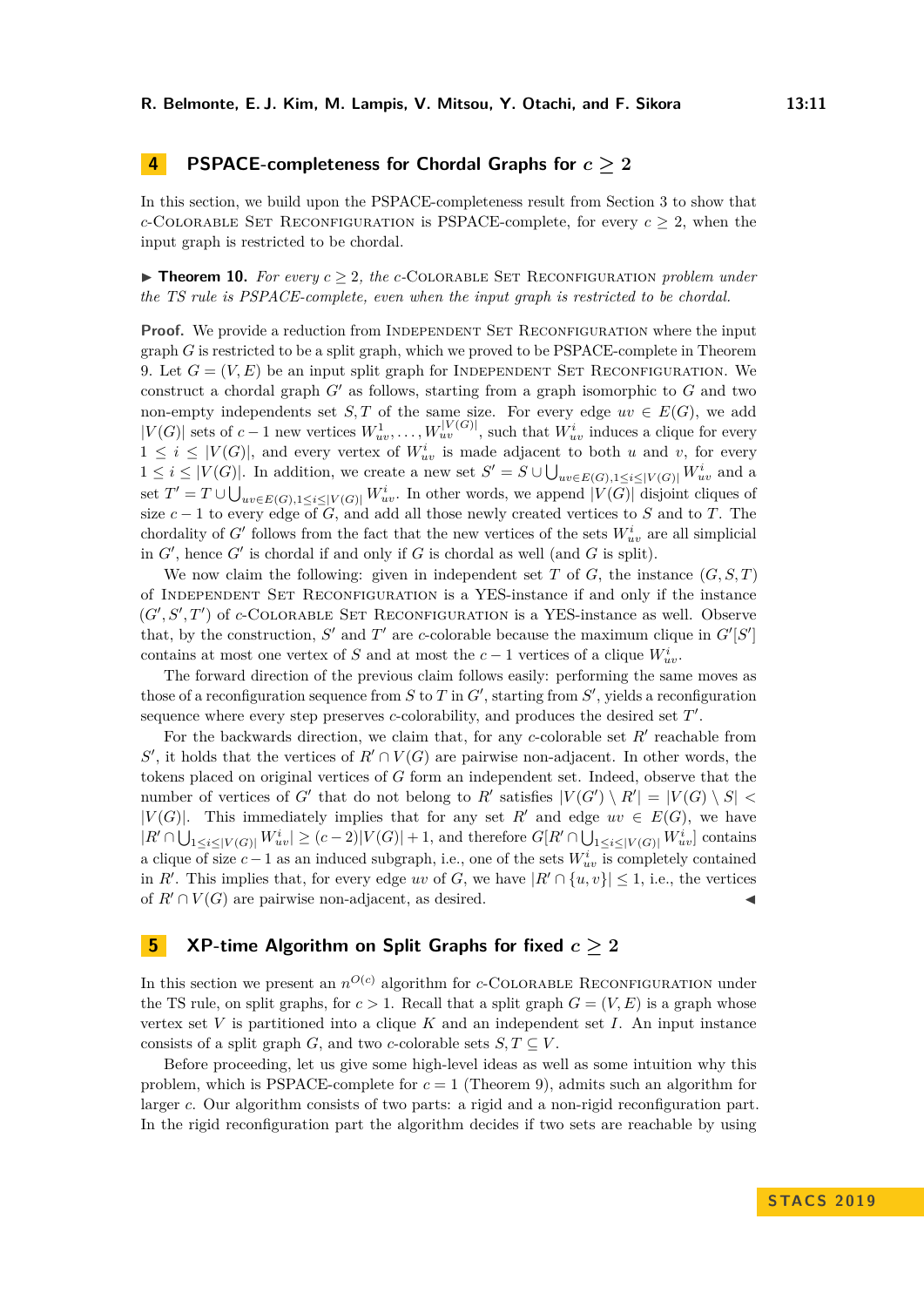#### **13:12 Token Sliding on Split Graphs**

moves that never slide tokens into or out of *I*. Because of this restriction and the fact that the sets are *c*-colorable, the total number of possible configurations is  $n^{O(c)}$ , so this part can be solved with exhaustive search (this is similar to the algorithm of [\[15\]](#page-16-5) for TJ/TAR). In the non-rigid part we assume we are given two sets *S, T* which, in addition to being *c*-colorable, have  $|S \cap K|$ ,  $|T \cap K| \leq c - 1$ . The main insight is now that *any* two such sets are reachable via TS moves (Lemma [11](#page-11-0) below). Informally, the algorithm guesses a partition of the optimal reconfiguration into a rigid prefix, a rigid suffix, and a non-rigid middle, and uses the two parts to calculate each independently.

The intuitive reason that our algorithm cannot work for  $c = 1$  is the non-rigid part. The crucial Lemma [11](#page-11-0) on which this part is based fails for  $c = 1$ : for instance, if G is a star with three leaves and *S, T* are two distinct sets each containing two leaves, then *S, T* satisfy all the conditions for  $c = 1$ , but are not reachable from each other with TS moves. Such counterexamples do not, however, exist for higher *c*, because for sets that satisfy the conditions of Lemma [11](#page-11-0) we know we can always freely move tokens around inside the clique (and without loss of generality, such tokens exist). Note also, that this difficulty is specific to the TS rule: the algorithm of [\[15\]](#page-16-5) implicitly uses the fact that any two sets with  $c - 1$  tokens in the clique are always reachable, as this is an almost trivial fact if one is allowed to use TJ moves. Thus, Lemma [11](#page-11-0) is the main new ingredient that makes our algorithm work.

Let us now proceed with a detailed description of the algorithm. First, let us fix some notation. For a vertex set  $R \subseteq V$ , we write the subsets  $R \cap K$  and  $R \cap I$  as  $R_K$  and  $R_I$ respectively.

Throughout this section, we assume that input graph  $G = (K \cup I, E)$  is connected (and thus each vertex in  $I$  has a neighbor in  $K$ ); otherwise we can consider instances induced by each component separately.

<span id="page-11-0"></span>► **Lemma 11.** Let *G* be a split graph,  $c \geq 2$ , and  $S, T \subseteq V$  be two *c*-colorable sets such that  $|S_K|, |T_K| \leq c - 1$ . Then *T* is *c*-reachable from *S.* Furthermore, a reconfiguration sequence *from S to T can be produced in polynomial time.*

**Proof.** We first observe that if  $S_I = T_I$ , then there is an easy optimal *c*-transformation. By making one TS move from  $u \in S_K \setminus T_K$  to  $v \in T_K \setminus S_K$ , one can *c*-transform *S* to *T* with  $|S \setminus T|$  sliding moves (thus yielding an optimal reconfiguration sequence). It is clear that all the sets resulting from these TS moves are *c*-colorable because each of them has at most *c* − 1 vertices in *K*.

Therefore, it suffices to show that there is always a *c*-transformation of *T* which decrease  $|S_I \setminus T_I|$  as long as  $S \neq T$ . Note that we can assume that there exists  $v \in S_I \setminus T_I$  (otherwise we exchange the roles of *S* and *T*). In the case when  $T_K = \emptyset$ , one can transform *T* to *T'* with TS moves from a vertex of  $T_I \setminus S_I$  to *v*. Trivially this is a *c*-transformation, and it holds that  $|T_K'| = \emptyset$ . (Note that this argument would not be valid if  $c = 1$ ). If  $T_K \neq \emptyset$ , then one can make at most two TS moves from a vertex of  $T_K$  to *v*. Because *T* has at most  $c-1$  vertices and these TS moves maintain at most  $c - 1$  vertices in  $K$ ,  $c$ -colorability of  $T$  is preserved. Moreover, the new set has at most  $c - 1$  vertices in K while its intersection with S in I is strictly larger. This completes the proof of the first statement. The proof is constructive and easily translates to a polynomial-time algorithm.

<span id="page-11-1"></span>Let us now introduce a notion that will be useful in our algorithm. For two *c*-colorable sets *S*, *T* with  $S_I = T_I$  we say that *S* has a *rigid c*-transformation to *T* if there exists a valid *c*-transformation from *S* to *T* with TS moves which also has the property that every *c*-colorable set *R* of the transformation has  $R_I = S_I$ .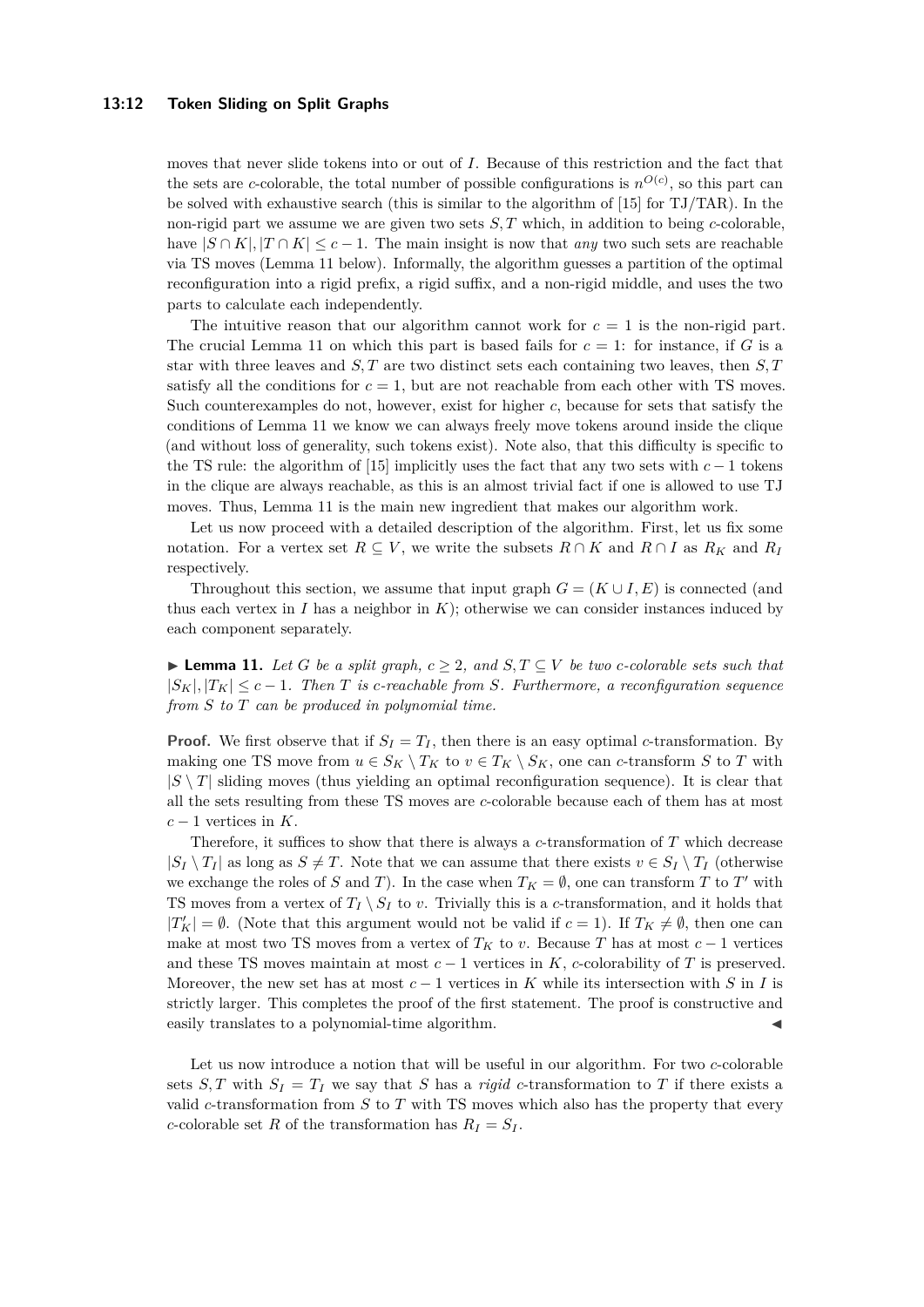▶ **Lemma 12.** *Given a split graph*  $G = (V, E)$ *, with*  $V = K \cup I$ *, and two c-colorable sets*  $S, T \subseteq V$  *with*  $S_I = T_I$ , there is an algorithm that decides if there exists a rigid *c*-transformation of *S* to *T* in time  $n^{O(c)}$ .

**Proof.** The main observation is that since all intermediate sets must have  $R_I = S_I$ , we are only allowed to slide tokens inside  $K$ . However,  $S_K$  contains at most  $c$  vertices (as it is  $c$ -colorable), therefore, there are at most  $n<sup>c</sup>$  potentially reachable sets: one for each collection of  $|S_K|$  vertices of the clique.

We now construct a secondary graph with a node for each subset of *V* that contains  $|S_K|$ vertices of  $K$  and the vertices of  $S_I$ , and connect two such nodes if their corresponding sets are reachable with a single TS move in *G*. In this graph we check if there is a path from the node that represents *S* to the one that represents *T* and if yes output the sets corresponding to the nodes of the path as our rigid reconfiguration sequence.

▶ **Theorem 13.** *There is an algorithm that decides c*-COLORABLE RECONFIGURATION *on split graphs under the TS rule in time*  $n^{O(c)}$ , for  $c \geq 2$ .

**Proof.** We distinguish the following cases: (i)  $|S_K|, |T_K| \leq c-1$ , (ii)  $|S_K| = c$  and  $|T_K| = c-1$ , (iii)  $|S_K| = |T_K| = c$ . This covers all cases since *S*, *T* are *c*-colorable and we can assume without loss of generality that  $|S_K| \geq |T_K|$ .

For case (i) we invoke Lemma [11.](#page-11-0) The answer is always Yes, and the algorithm of the lemma produces a feasible reconfiguration sequence.

For case (ii), suppose there exists a reconfiguration sequence from *S* to *T*, call it  $T_0 =$  $S, T_1, \ldots, T_\ell = T$ . Let *i* be the smallest index such that  $|T_i \cap K| \leq c - 1$ . Clearly such an index exists, since  $|T_K| \leq c - 1$ . We now guess the configuration  $T_{i-1}$  and the configuration  $T_i$  (that is, we branch into all possibilities). Observe that there are at most  $n^c$  choices for  $T_{i-1}$  as we have  $T_{i-1} \cap I = S_I$  and  $|T_{i-1} \cap K| = c$ . Furthermore, once we have selected a  $T_{i-1}$ , there are  $n^{O(1)}$  possibilities for  $T_i$ , as  $T_i$  is reachable from  $T_{i-1}$  with one TS move.

We observe that if we guessed correctly, then there exists a rigid *c*-transformation from *S* to  $T_{i-1}$  (by the minimality of *i* and the fact that  $|S_K| = c$ ); we use the algorithm of Lemma [12](#page-11-1) to check this. Furthermore, the configuration  $T_i$  is always transformable to  $T_i$ by Lemma [11.](#page-11-0) Therefore, if the algorithm of Lemma [12](#page-11-1) returns a solution, then we have a *c*-transformation from *S* to *T*. Conversely, if a *c*-transformation from *S* to *T* exists, since we tried all possibilities for  $T_{i-1}$ , one of the branches will find it.

Finally, for case (iii), if  $S_I = T_I$  we first use Lemma [12](#page-11-1) to check if there is a rigid *c*-transformation from *S* to *T*. If one is found, we are done. If not, or if  $S_I \neq T_I$  we observe that, similarly to case (ii), in any feasible transformation  $T_0 = S, T_1, \ldots, T_\ell = T$ , there exists an *i* such that  $|T_i \cap K| \leq c - 1$  (otherwise the transformation would be rigid). Pick the minimum such *i*. We now guess the configurations  $T_{i-1}, T_i$  (as before, there are  $n^{c+O(1)}$ possibilities) and use Lemma [12](#page-11-1) to verify that  $T_{i-1}$  is reachable from *S*. If  $T_{i-1}$  is reachable from  $S$ , we need to verify that  $T$  is reachable from  $T_i$ . However, we observe that this reduces to case (ii), because  $|T_i \cap K| \leq c - 1$ , so we proceed as above. If the algorithm returns a valid sequence we accept, while we know that if a valid sequence exists, then there exists a correct guess for  $T_{i-1}, T_i$  that we consider.

#### **6 W-hardness for Split Graphs**

In this section we show that  $c$ -COLORABLE RECONFIGURATION on split graphs is W[2]hard parameterized by  $c$  and the length  $\ell$  of the reconfiguration sequence under all three reconfiguration rules (TAR, TJ, and TS). In this sense, this section complements Section [5](#page-10-1) by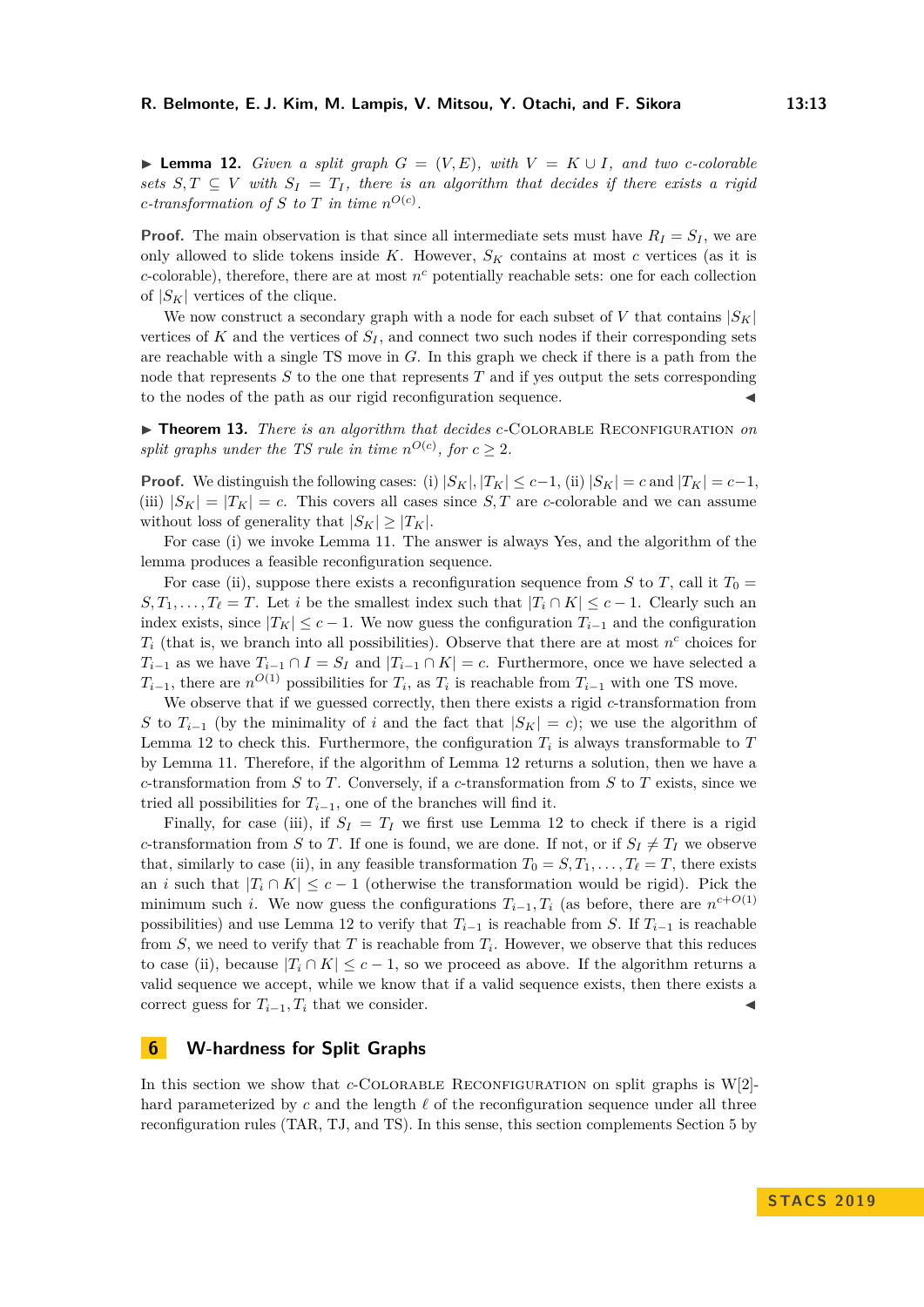#### **13:14 Token Sliding on Split Graphs**

showing that the  $n^{O(c)}$  algorithm that we presented for *c*-COLORABLE RECONFIGURATION on split graphs cannot be significantly improved under standard assumptions.

We will rely on known results on the hardness of DOMINATING SET RECONFIGURATION. We recall that in this problem we are given a graph  $G = (V, E)$ , two dominating sets  $S, T \subseteq V$ of size at most *k* and are asked if we can transform *S* into *T* by a series of TAR operations while keeping the size of the current set at most *k* at all times. More formally, we are asked if there exists a sequence  $T_0 = S, T_1, \ldots, T_\ell = T$  such that for each  $i \in \{0, \ldots, \ell - 1\}, |T_i| \leq k$ , *T*<sub>*i*</sub> is a dominating set of *G*, and  $|(T_i \setminus T_{i+1}) \cup (T_{i+1} \setminus T_i)| = 1$ .

<span id="page-13-0"></span>▶ **Theorem 14** ([\[18\]](#page-16-3)). DOMINATING SET RECONFIGURATION *is W[2]-hard parameterized by the maximum size of the allowed dominating sets*  $k$  *and the length*  $\ell$  *of the reconfiguration sequence under the TAR rule.*

Before proceeding, let us make two remarks on Theorem [14:](#page-13-0) first, because the reduction of [\[18\]](#page-16-3) is linear in the parameters, it is not hard to see that it also implies a tight ETH-based lower bound based on known results for DOMINATING SET; second, using an argument similar to that of Theorem 1 of [\[16\]](#page-16-2), the same hardness can be obtained for the TJ rule.

<span id="page-13-1"></span>► Corollary 15. DOMINATING SET RECONFIGURATION *is W[2]-hard parameterized by the maximum size of the allowed dominating sets k and the length ` of the reconfiguration sequence under the TAR, or TJ rule. Furthermore, the problem does not admit an algorithm running in*  $n^{o(c+\ell)}$  *under the ETH for any of the two rules.* 

**Proof.** To obtain hardness under the TJ rule we use an argument similar to that of Theorem 1 of [\[16\]](#page-16-2). Suppose we are given an instance of *k*-Dominating Set Reconfiguration  $G = (V, E)$  and  $S, T \subseteq V$  where *k* is the maximum size of any dominating set allowed and we use the TAR rule, that is, an instance produced by the reduction establishing Theorem [14.](#page-13-0) We recall that in the instances produced for this reduction we have  $k = \Theta(\ell)$  and that *S* can be transformed into *T* with  $\ell$  TAR moves if and only if *S* can be transformed into *T* with some number of TAR moves (in other words, if  $\ell$  moves are not sufficient, then *S* and *T* are in fact unreachable). This observation will be useful because it means that in the reduction that follows we do not have to preserve  $\ell$  exactly but only guarantee that it increases by at most a constant factor.

We can assume without loss of generality that  $|S| = |T| = k - 1$ : if  $|S| < k - 1$  we can add to *S* arbitrary vertices to make its size  $k-1$ , while if  $|S| = k$  then *S* cannot be a minimal dominating set (otherwise it would be impossible to transform it to any other set and we would have an obvious NO instance) so there is a vertex that we can remove from *S* without affecting the answer. In both cases we appropriately increase  $\ell$  by the number of modifications we made to *S, T* to preserve reachability. We want to show that the instance is now equivalent under the TJ rule. In particular, there exists a TAR reconfiguration with  $2\ell$  moves if there exists a TJ reconfiguration with  $\ell$  moves.

First, if there exists a TJ reconfiguration from *S* to *T* then there exists a TAR reconfiguration from *S* to *T*: for each move that exchanges  $u \in S$  with  $v \notin S$  we first add *v* to *S* and then remove *u*.

For the converse direction, suppose that there is a TAR reconfiguration of *S* to *T*. If moves alternate in this reconfiguration, that is, if all intermediate sets have size between *k* −2 and *k*, then it is not hard to see how to perform the same reconfiguration with TJ moves. Suppose then that the reconfiguration performs two consecutive vertex removal moves, so we have the dominating sets  $T_i, T_{i+1}, T_{i+2}$  appearing consecutively in the reconfiguration sequence, with  $|T_i| = |T_{i+1}| + 1 = |T_{i+2}| + 2$ . Let *j* be the smallest index with  $j > i+2$  such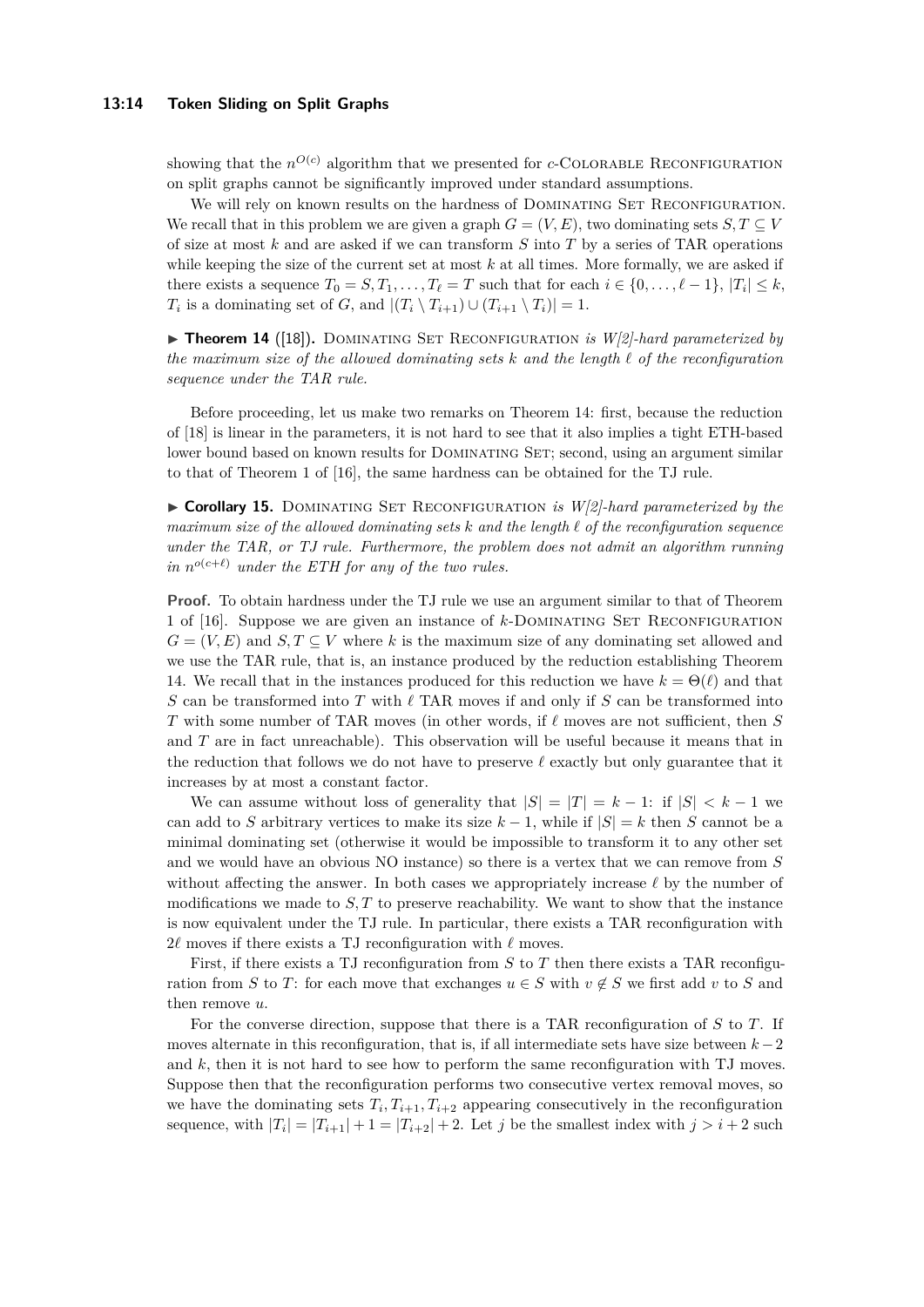that  $|T_i| > |T_{i-1}|$  (i.e. *j* signifies the first time we added a vertex after the *i*-th move). Let  $T_i \setminus T_{i+1} = \{u\}$  and  $T_j \setminus T_{j-1} = \{v\}$ . Then, if  $u = v$  we can add *u* to all sets  $T_{i+1}, \ldots, T_{j-1}$ and obtain a shorter reconfiguration sequence (since now  $T_i = T_{i+1}$  and  $T_j = T_{j-1}$ ). Similarly, if *u* ≠ *v* and *v* ∈ *T*<sub>*i*+1</sub> we add *v* to all sets *T*<sub>*i*+2</sub>, . . . , *T*<sub>*j*</sub>−1 to which it doesn't appear and we have a shorter reconfiguration sequence. Finally, if  $u \neq v$  and  $v \notin T_{i+1}$ , we insert after  $T_{i+1}$ the set  $T_{i+1} \cup \{v\}$  and then add *v* to all sets  $T_{i+2}, \ldots, T_{j-1}$ . We now have  $T_{j-1} = T_j$ , so we have a valid TAR reconfiguration of the same length but with one less pair of consecutive vertex removals. Repeating this argument produces a TAR reconfiguration which can be performed with TJ moves.

For the ETH-based lower bound it suffices to recall that, under the ETH *t*-Dominating SET does not admit an  $n^{o(t)}$  algorithm [\[4\]](#page-15-11), and that the reduction establishing Theorem [14](#page-13-0) in [\[18\]](#page-16-3) is a reduction from *t*-DOMINATING SET that sets  $k, \ell = O(t)$ .

▶ **Theorem 16.** *The c*-COLORABLE RECONFIGURATION *problem is W[2]-hard parameterized*  $by c$  *and the reconfiguration length*  $\ell$  *when restricted to split graphs under any of the three reconfiguration rules (TAR, TJ, TS). Furthermore, under the ETH, the same problem does not admit an*  $n^{o(c+\ell)}$  *algorithm.* 

**Proof.** We use a reduction from DOMINATING SET RECONFIGURATION similar to the one used in [\[15\]](#page-16-5) to prove that our problem is PSPACE-complete if *c* is part of the input. Let  $G = (V, E)$  be an input graph for DOMINATING SET RECONFIGURATION. We construct a split graph *G*<sup> $\prime$ </sup> as follows: we take two copies of *V*, call them  $V_1$ ,  $V_2$ ; we turn  $V_1$  into a clique; for each  $u \in V_1$  and  $v \in V_2$  we add the edge  $(u, v)$  if and only if  $u \notin N[v]$  in *G*. In other words, we connect each vertex from *V*<sup>1</sup> with all the vertices of *V*<sup>2</sup> which it *does not* dominate in *G*.

We assume now that we have started with *k*-DOMINATING SET RECONFIGURATION instance under the TJ rule, which is W[2]-hard according to Corollary [15](#page-13-1) parameterized by  $k + \ell$ . We will first show hardness of *c*-COLORABLE RECONFIGURATION for TJ and TS parameterized by  $c + \ell$ .

We construct a one-to-one correspondence between size *k* dominating sets of *G* and *k*-colorable sets of vertices of *G'* of size  $n + k$ , where  $n = |V|$ : for each such set  $S \subseteq V$  we define its image  $\phi(S)$  in  $G'$  as  $\{u \in V_1 \mid u \in S\} \cup V_2$ . In other words, we select all the vertices of *S* from  $V_1$  and all of  $V_2$ . It is not hard to see that  $\phi(S)$  is indeed *k*-colorable: if not, there exists a clique of size  $k + 1$  in  $G'[S']$  (since split graphs are perfect), which must consist of the *k* vertices of *S* from  $V_1$ , plus a vertex *v* from  $V_2$ . But *v* must be dominated by a vertex  $u \in S$  in *G*, which means that *v* and the copy of *u* in  $V_1$  are not connected.

Let us also observe that for every *k*-colorable set  $S'$  of size  $n + k$  in  $G'$  we have that  $S' = \phi(S)$  for some dominating set *S* of size *k* in *G*. To see this, observe that *S*' must contain exactly *k* vertices of  $V_1$  (since it is *k*-colorable,  $V_1$  is a clique, and  $|V_2| = n$ ). These vertices must be a dominating set of  $G$  as otherwise there would exist a vertex  $v$  that is not in any of their closed neighborhoods, and the copy of  $v$  in  $V_2$  together with  $S' \cap V_1$  would form a clique of size  $k + 1$ , contradicting the *k*-colorability of  $S'$ .

Given the above correspondence it is not hard to complete the reduction: if we are given two dominating sets  $S, T \subseteq V$  with the initial instance we set  $\phi(S), \phi(T)$  as the two *k*-colorable graphs of the new instance. We observe that any valid TJ move that transforms a dominating set  $T_i$  to a dominating set  $T_{i+1}$  in  $G$ , corresponds to a TJ move that transforms  $\phi(T_i)$  to  $\phi(T_{i+1})$  in *G*<sup> $\prime$ </sup>. Crucially, such a move is also a TS move, as the symmetric difference of  $T_i$  and  $T_{i+1}$  is contained in the clique. Hence, there is also a one-to-one correspondence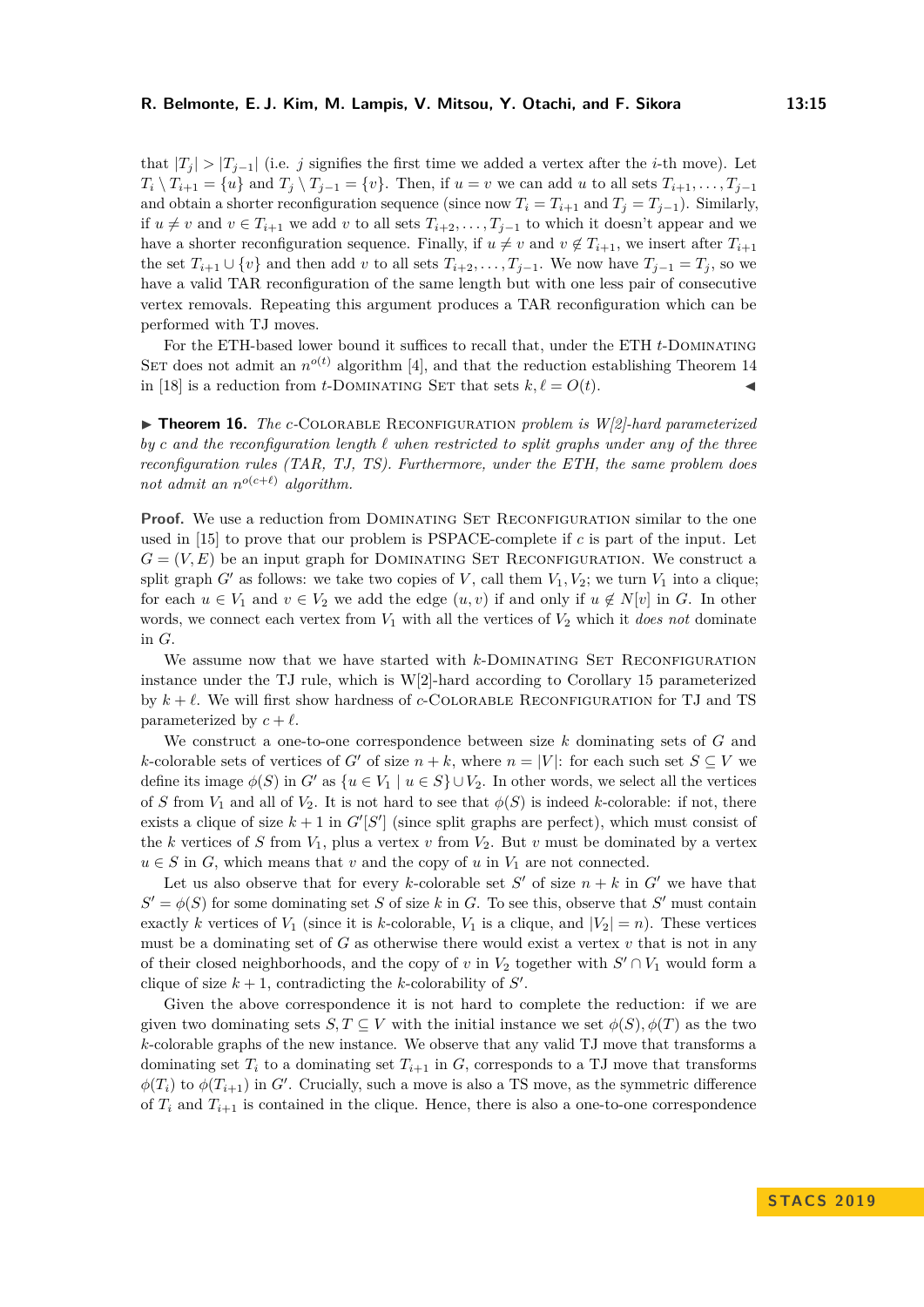#### **13:16 Token Sliding on Split Graphs**

between TJ *k*-dominating set reconfigurations in *G* and TS *k*-colorable subgraph (of size  $n + k$ ) reconfiguration in  $G'$ . We therefore set the length of the desired reconfiguration sequence in  $G'$  to  $\ell$ .

Finally, to obtain hardness of the new instance under the TAR rule we set the lower bound on the size of any intermediate set to  $n + k - 1$ . Since  $|\phi(S)| = |\phi(T)| = n + k$  this means that any TJ *c*-colorable reconfiguration can also be performed with at most  $2\ell$  TAR moves. For the converse direction we observe that in any TAR reconfiguration we never have a set of size  $n + k + 1$  or more, since such a set would necessarily induce a graph that needs *k* + 1 colors. Hence, such a reconfiguration must consist of alternating vertex removal and addition moves, which can be performed with  $\ell$  TJ moves.

The ETH-based lower bounds follow from Corollary [15](#page-13-1) and the fact that the reduction we performed is at most linear in all parameters.

#### **References**

- <span id="page-15-6"></span>**1** Marthe Bonamy and Nicolas Bousquet. Token Sliding on Chordal Graphs. In *WG 2017*, volume 10520 of *Lecture Notes in Computer Science*, pages 127–139, 2017. [doi:10.1007/](http://dx.doi.org/10.1007/978-3-319-68705-6_10) [978-3-319-68705-6\\_10](http://dx.doi.org/10.1007/978-3-319-68705-6_10).
- <span id="page-15-1"></span>**2** Paul S. Bonsma, Marcin Kaminski, and Marcin Wrochna. Reconfiguring Independent Sets in Claw-Free Graphs. In *SWAT*, volume 8503 of *Lecture Notes in Computer Science*, pages 86–97. Springer, 2014.
- <span id="page-15-2"></span>**3** Nicolas Bousquet, Arnaud Mary, and Aline Parreau. Token Jumping in Minor-Closed Classes. In *FCT*, volume 10472 of *Lecture Notes in Computer Science*, pages 136–149. Springer, 2017.
- <span id="page-15-11"></span>**4** Marek Cygan, Fedor V. Fomin, Lukasz Kowalik, Daniel Lokshtanov, Dániel Marx, Marcin Pilipczuk, Michal Pilipczuk, and Saket Saurabh. *Parameterized Algorithms*. Springer, 2015.
- <span id="page-15-7"></span>**5** Erik D. Demaine, Martin L. Demaine, Eli Fox-Epstein, Duc A. Hoang, Takehiro Ito, Hirotaka Ono, Yota Otachi, Ryuhei Uehara, and Takeshi Yamada. Linear-time algorithm for sliding tokens on trees. *Theor. Comput. Sci.*, 600:132–142, 2015. [doi:10.1016/j.tcs.2015.07.037](http://dx.doi.org/10.1016/j.tcs.2015.07.037).
- <span id="page-15-8"></span>**6** Eli Fox-Epstein, Duc A. Hoang, Yota Otachi, and Ryuhei Uehara. Sliding Token on Bipartite Permutation Graphs. In *ISAAC*, volume 9472 of *Lecture Notes in Computer Science*, pages 237–247. Springer, 2015.
- <span id="page-15-12"></span>**7** Robert A. Hearn. *Games, puzzles, and computation*. PhD thesis, Massachusetts Institute of Technology, Cambridge, MA, USA, 2006. URL: <http://hdl.handle.net/1721.1/37913>.
- <span id="page-15-9"></span>**8** Robert A. Hearn and Erik D. Demaine. PSPACE-completeness of sliding-block puzzles and other problems through the nondeterministic constraint logic model of computation. *Theor. Comput. Sci.*, 343(1-2):72–96, 2005. [doi:10.1016/j.tcs.2005.05.008](http://dx.doi.org/10.1016/j.tcs.2005.05.008).
- <span id="page-15-13"></span>**9** Robert A. Hearn and Erik D. Demaine. *Games, puzzles and computation*. A K Peters, 2009.
- <span id="page-15-0"></span>**10** Jan van den Heuvel. The complexity of change. In Simon R. Blackburn, Stefanie Gerke, and Mark Wildon, editors, *Surveys in Combinatorics 2013*, volume 409 of *London Mathematical Society Lecture Note Series*, pages 127–160. Cambridge University Press, 2013. [doi:10.1017/](http://dx.doi.org/10.1017/CBO9781139506748.005) [CBO9781139506748.005](http://dx.doi.org/10.1017/CBO9781139506748.005).
- <span id="page-15-10"></span>**11** Duc A. Hoang and Ryuhei Uehara. Sliding Tokens on a Cactus. In *ISAAC*, volume 64 of *LIPIcs*, pages 37:1–37:26. Schloss Dagstuhl - Leibniz-Zentrum fuer Informatik, 2016.
- <span id="page-15-3"></span>**12** Takehiro Ito, Erik D. Demaine, Nicholas J. A. Harvey, Christos H. Papadimitriou, Martha Sideri, Ryuhei Uehara, and Yushi Uno. On the complexity of reconfiguration problems. *Theor. Comput. Sci.*, 412(12–14):1054–1065, 2011. [doi:10.1016/j.tcs.2010.12.005](http://dx.doi.org/10.1016/j.tcs.2010.12.005).
- <span id="page-15-4"></span>**13** Takehiro Ito, Marcin Kaminski, Hirotaka Ono, Akira Suzuki, Ryuhei Uehara, and Katsuhisa Yamanaka. On the Parameterized Complexity for Token Jumping on Graphs. In *TAMC*, volume 8402 of *Lecture Notes in Computer Science*, pages 341–351. Springer, 2014.
- <span id="page-15-5"></span>**14** Takehiro Ito, Marcin Jakub Kaminski, and Hirotaka Ono. Fixed-Parameter Tractability of Token Jumping on Planar Graphs. In *ISAAC*, volume 8889 of *Lecture Notes in Computer Science*, pages 208–219. Springer, 2014.